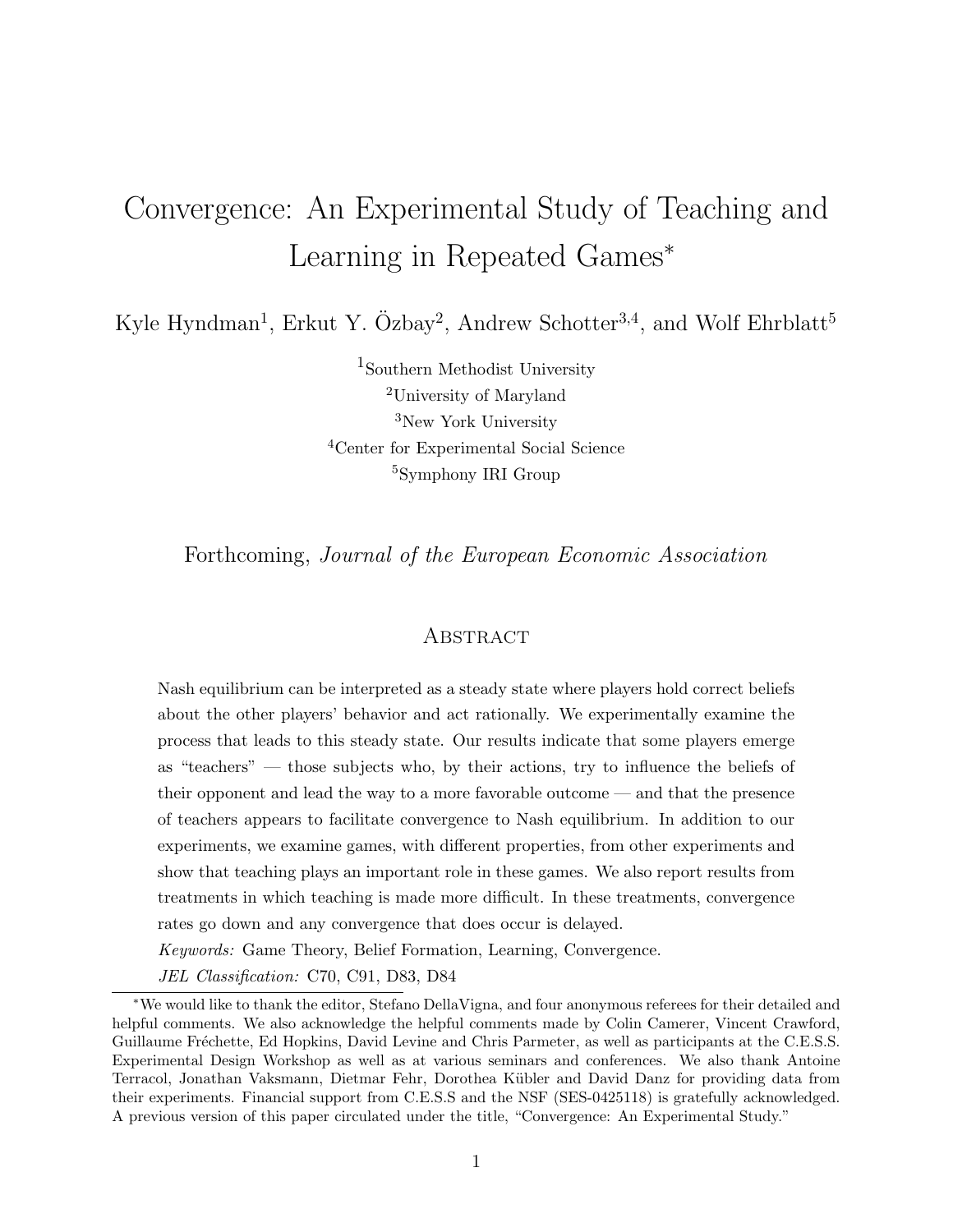# 1 Introduction

It goes without saying that Nash equilibrium is an important concept in modern economic analysis. Theoretically speaking, one can interpret a Nash equilibrium as a steady state of a game where players hold correct beliefs about the other players' behavior and best respond to these beliefs. An important question then is how do players achieve this steady state? Is it a belief-led process in which people's beliefs converge and then, through best-responding, their actions follow, or do actions converge first and then pull beliefs? In this paper, we experimentally examine this question.

Much of this literature studying this question depicts player behavior as a backwardlooking process in which beliefs are formed using historical data on the actions of one's opponent and actions are determine by a deterministic or stochastic best response to these beliefs. In such a world, for convergence to a Nash equilibrium to occur, beliefs must lead actions (since actions are a best response to beliefs). Examples of this kind of model in microeconomics include [Fudenberg and Levine](#page-34-0) [\(1998\)](#page-34-0), [Hopkins](#page-34-1) [\(2002\)](#page-34-1) and [Camerer and](#page-33-0) [Ho](#page-33-0) [\(1999\)](#page-33-0), while representative examples from macroeconomics include [Sargent and Marcet](#page-35-0) [\(1989\)](#page-35-0), [Cho, Williams and Sargent](#page-33-1) [\(2002\)](#page-33-1) and [Sargent and Cho](#page-35-1) [\(2008\)](#page-35-1).

In this paper we question whether convergence to equilibrium can be achieved via such backward looking models, and suggest that, instead, one needs to examine forward-looking models of behavior in order to explain the process of convergence. In such models, some players (who we will call teachers) choose strategies so as to manipulate the future choices of their (possibly myopic) opponent. An early example of such a model is [Ellison](#page-34-2) [\(1997\)](#page-34-2) who shows that a single rational player interacting in a population of myopic players may be able to move the population to a Nash equilibrium if she is patient enough and if myopic players update quickly enough. More recently, [Camerer, Ho and Chong](#page-33-2) [\(2002\)](#page-33-2) incorporate forwardlooking behavior by extending their earlier EWA model to include a fraction of sophisticated players who use EWA to forecast the behavior of adaptive players.<sup>[1](#page-1-0)</sup> In their model, a teacher is someone who takes into account the effects of current actions on future behavior. While our results support many of the qualitative features of [Camerer et al.](#page-33-2)  $(2002)$ ,  $\alpha$  our results suggest a more nuanced view of forward-looking behavior.

In order to study the process of convergence, and the role of teaching in this process, we initially conducted experiments in which subjects played a  $3 \times 3$  normal form game for 20 periods in fixed pairs and then, after being re-matched, played another  $3 \times 3$  game also for

<span id="page-1-0"></span><sup>&</sup>lt;sup>1</sup>Other discussions of sophisticated behaviour can be found in the last chapter of [Fudenberg and Levine](#page-34-0) [\(1998\)](#page-34-0) as well as [Crawford](#page-34-3) [\(2002\)](#page-34-3) and [Conlisk](#page-33-3) [\(1993a](#page-33-3)[,b\)](#page-33-4).

<span id="page-1-1"></span><sup>&</sup>lt;sup>2</sup>For example, the presence of forward-looking players facilitates convergence, and in environments where teaching is hard, convergence rates fall.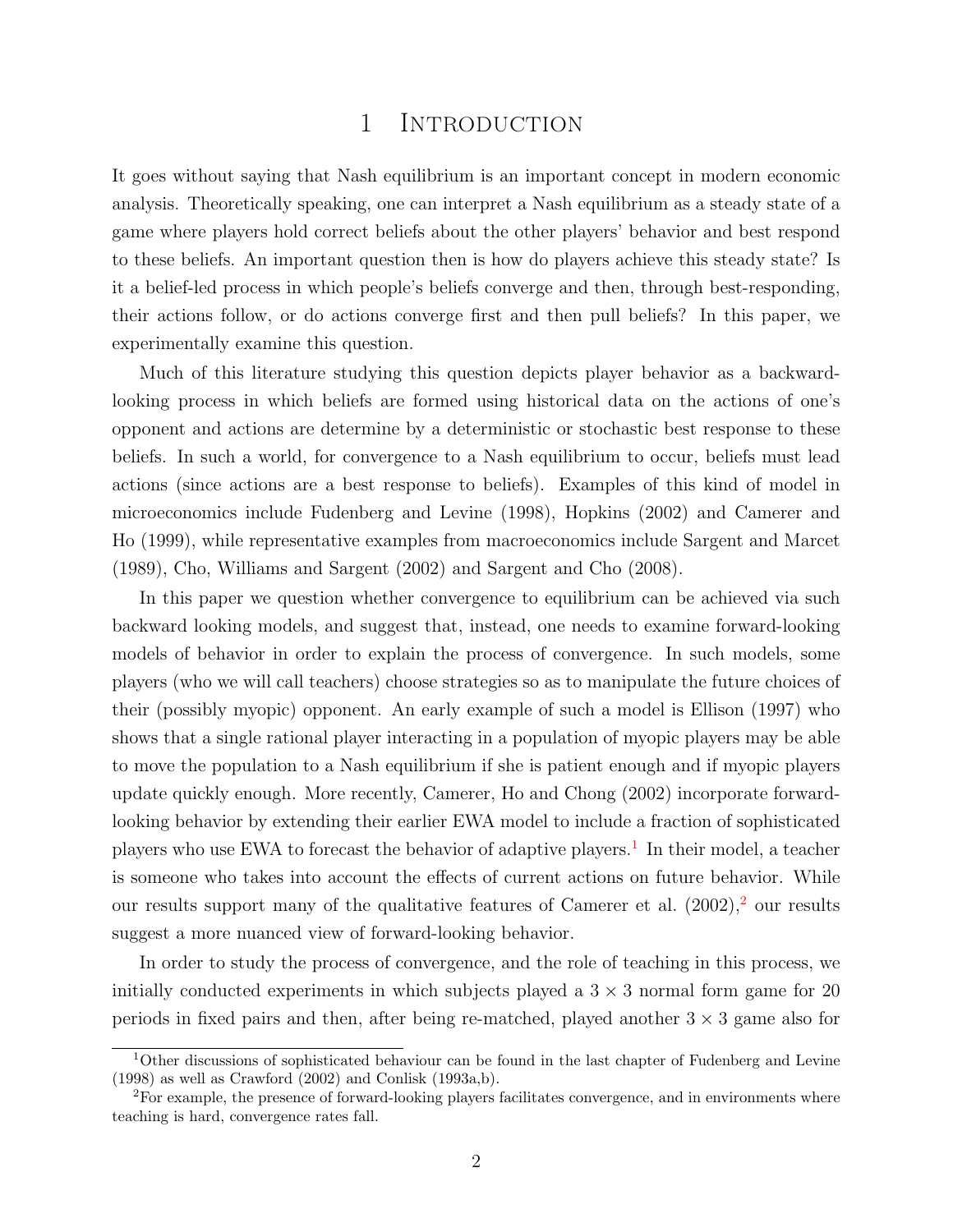20 periods. One of the games was solvable via the iterated elimination of strictly dominated actions, while the other game was not, though both games had a single pure strategy equilibrium. In addition, in both games the pure strategy Nash equilibrium determined payoffs on the Pareto frontier of the set of payoffs available. In our view, such games had the best shot of converging because the question of what to teach is fairly obvious (i.e., the Nash equilibrium). Our results in these treatments demonstrate that many subjects are willing to repeatedly choose their Nash equilibrium action for a number of periods, despite the fact that it is not, at least initially, a best response to their stated beliefs. Such players we will call teachers and such behavior we call teaching. Therefore, like [Camerer et al.](#page-33-2) [\(2002\)](#page-33-2), we view teachers as those players who may accept lower short-run payoffs and not best respond to current beliefs, in order to influence the opponent's beliefs and teach her to play some strategy which will lead to higher long-run payoffs. As we will presently show, about half of the pairs in our baseline treatment converge to the pure strategy Nash equilibrium, and half do not. However, in many of the pairs that do not converge, we demonstrate behavior consistent with a player trying to teach his opponent to play the Nash equilibrium, before ultimately giving up.

This suggests to us, different from [Camerer et al.](#page-33-2) [\(2002\)](#page-33-2), that teaching is really a higher order learning process in which the teacher actually learns about how the other player learns. While we do not provide a formal model of teaching here (see [Hyndman, Terracol and](#page-34-4) [Vaksmann](#page-34-4) [\(2009\)](#page-34-4) who sketch a stylized empirical model of teaching that is also consistent with our results), the basic intuition for the model, and also for our view of teaching, is that a teacher starts off believing that his opponent updates her beliefs very quickly based on past actions. Given such a belief about his opponent, it may be optimal to choose the Nash action, even though it is not currently a best response to stated beliefs. If the teacher's belief about how fast a learner he faces is substantiated, then the pair will converge. However, if the other player proves to be too sluggish in her behavior, after a few periods, teaching may no longer be optimal, in which case the teacher may "give up".

While focusing on games with a unique pure strategy equilibrium and payoffs on the Pareto frontier makes studying teaching relatively easy, because it is fairly clear that any teaching will be to the Nash equilibrium, it creates a problem in that it is difficult to distinguish between the teaching of Nash equilibrium and the teaching of other focal points, such as Stackelberg equilibrium. To address this issue, we analyzed data from other experiments that follow a similar methodology as our paper. Specifically, we analyze data from [Terracol and Vaksmann](#page-35-2) [\(2009\)](#page-34-5), [Hyndman et al.](#page-34-4) (2009) and Fehr, Kübler and Danz (2009). In [Terracol and Vaksmann](#page-35-2) [\(2009\)](#page-35-2) the authors study a game with three pure strategy Nash equilibria which are Pareto incomparable while [Hyndman et al.](#page-34-4) [\(2009\)](#page-34-4) examined behavior in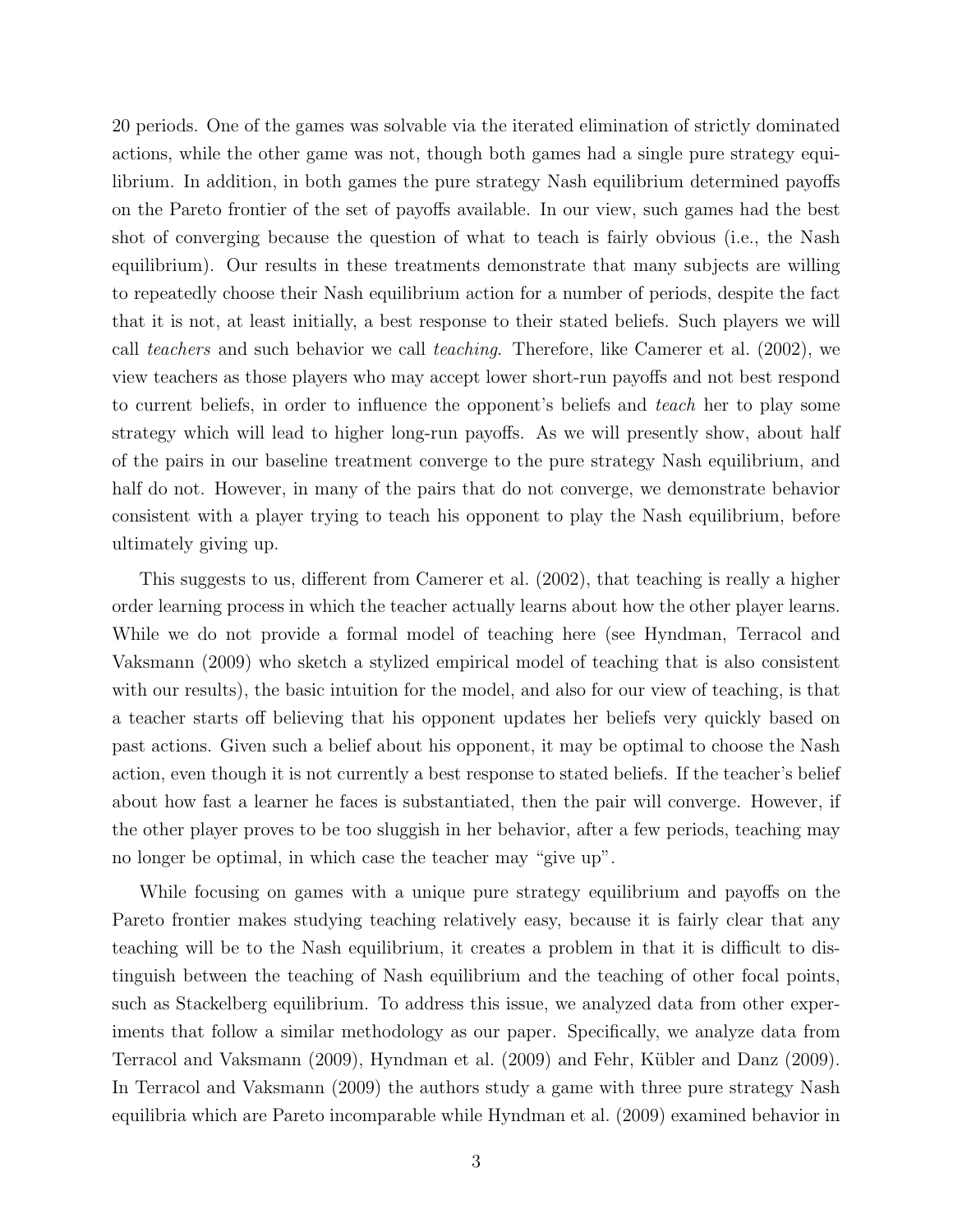four games, each with two Pareto rankable pure strategy equilibria and a (common) mixed strategy equilibrium. [Fehr et al.](#page-34-5) [\(2009\)](#page-34-5) study a game with a unique pure strategy equilibrium which is Pareto dominated by another, non-equilibrium, strategy profile.

These data reinforce our results that teaching is an important factor in the convergence process, but also suggest that what subjects attempt to teach is context dependent, and that their willingness to teach depends on the incentives to do so. For example, despite the presence of a compromise equilibrium in which both subjects receive an intermediate payoff, the subjects in [Terracol and Vaksmann](#page-35-2) [\(2009\)](#page-35-2) vigorously attempt to teach their preferred equilibrium. Because of this conflict, convergence appears to be delayed. In [Hyndman et al.](#page-34-4) [\(2009\)](#page-34-4), because the two Nash equilibria are Pareto rankable, the question of what to teach is relatively moot  $-$  they teach the efficient equilibrium. However, teaching is much more prevalent when the gains to successful teaching are large and the short-run cost of teaching is small, than when teaching incentives are less favorable. Finally, in [Fehr et al.](#page-34-5) [\(2009\)](#page-34-5) there is again some uncertainty about what should be taught: the Nash equilibrium, or the strategy profile that dominates it (which coincides with one player's Stackelberg equilibrium). Of those pairs who converge, about half converge to the Nash equilibrium and half converge to the Stackelberg equilibrium. While teachers are present in both groups, the results would seem to indicate that most teaching is done with an aim to reaching the efficient Stackelberg outcome, rather than the inefficient Nash equilibrium.

As a further robustness check on the importance of teaching, we changed aspects of our original games in order to make teaching more difficult. In particular, if teaching facilitates convergence, then by making teaching more difficult, we should see less teaching behavior and also less frequent convergence. We changed our original games in three ways. First, we modified our  $3 \times 3$  games by adding a strategy for each player. Our conjecture is that by making the game more complex, teaching should be more difficult. Second, we took our original  $3 \times 3$  games but employed a random matching protocol, rather than the fixed matching of our original experiments. In this case, since subjects are anonymously rematched with a different subject each period, the incentive to engage in long-run behavior is diminished. Finally, we ran a treatment identical to our original  $3 \times 3$  games with fixed matching, but where players only had access to their own payoffs. In this treatment, because of their limited information about payoffs, subjects could not compute the Nash equilibrium, which makes teaching difficult since one does not know what to teach. As expected, the more difficult we make teaching the less convergence we find. Note, however, that since the convergence rates predicted by the backward looking models should be invariant to all of these changes, our results present further evidence against these models.

In the next section we describe our experimental design and procedures in greater detail.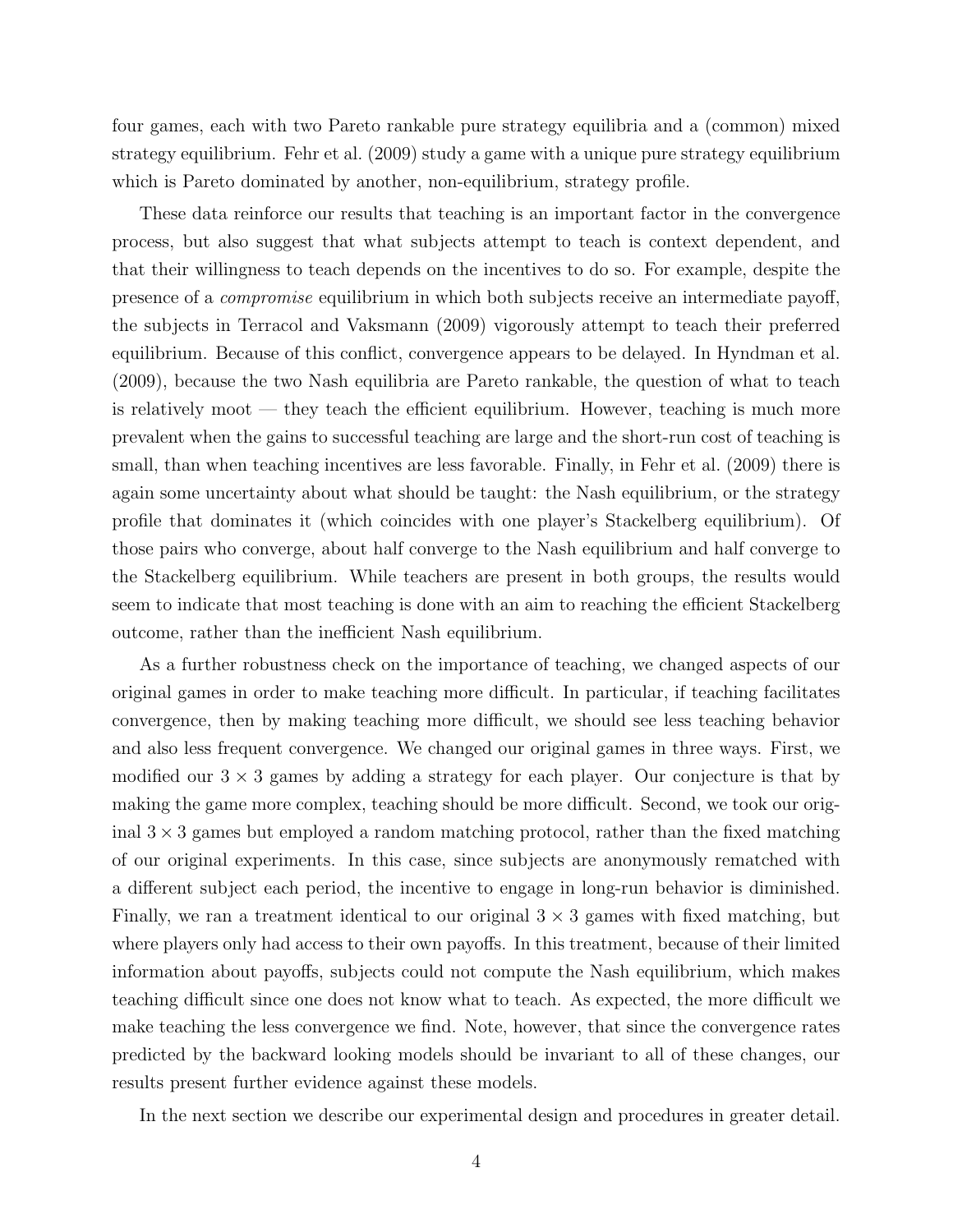Section [3](#page-7-0) provides the results from our baseline treatments where we highlight the important role of teaching in achieving convergence. In Section [4,](#page-24-0) we reexamine the data generated by other experiments and also provide the results of our two treatments designed to make teaching more difficult. Finally, Section [5](#page-32-0) provides some concluding remarks.

# 2 Experimental Design, Procedures & Definitions

## 2.1 Experimental Design & Procedures

In order to answer the questions posed in the Introduction, we conducted a number of different experiments, the details of which are given in Table [1.](#page-4-0) All experiments were run on inexperienced subjects recruited from the undergraduate population at New York University. The experiments were programmed in z-Tree [\(Fischbacher,](#page-34-6) [2007\)](#page-34-6) and conducted at the Center for Experimental Social Science. Each session typically lasted 1 to 1.5 hours and subjects' mean payoffs were \$19.14 across all treatments, not including a \$7.00 show-up fee.<sup>[3](#page-4-1)</sup>

<span id="page-4-0"></span>

| Treatment       | Task            | Game(s)               | $#$ Subj's | Matching | Payoffs   | # Per's             |
|-----------------|-----------------|-----------------------|------------|----------|-----------|---------------------|
| AP              | Beliefs/Actions | $DSG/n\overline{DSG}$ | 64         | fixed    | both vis. | $20/20^{\dagger}$   |
| $AP_{4\times4}$ | Beliefs/Actions | DSG/nDSG              | 20         | fixed    | both vis. | $20/20^{\dagger}$   |
| RM              | Beliefs/Actions | DSG                   | 20         | random   | both vis. | $20+40^{\ddagger}$  |
| RM              | Beliefs/Actions | nDSG                  | 20         | random   | both vis. | $20+40^{\ddagger}$  |
| OΡ              | Beliefs/Actions | DSG/nDSG              | 72         | fixed    | own vis.  | $20/20+40^{\sharp}$ |
| <b>NB</b>       | Actions         | DSG/nDSG              | 40         | fixed    | both vis. | $20/20^{\dagger}$   |

Table 1: Summary of Experimental Treatments

† Subjects played one game for 20 periods and then (after being rematched) the other game for 20 periods.

‡ Subjects played for an initial 20 periods and were then asked to play 40 more periods.

] Subjects played one game for 20 periods, and then (after being rematched) the other game for 20+40 periods as in ‡.

In the first treatment, called the All Payoff (AP) Treatment, subjects played one of the games depicted in Figure [1](#page-5-0) for 20 periods with a fixed partner and with the payoffs of both players visible. They were then randomly rematched and played the other game in Figure [1](#page-5-0) for 20 periods. Figure [1.](#page-5-0)a depicts a dominance solvable game (DSG), with a unique Nash equilibrium which is in pure strategies. In contrast, Figure [1.](#page-5-0)b presents a game which is not dominance solvable (nDSG). This game actually has one pure strategy equilibrium and, two mixed strategy equilibria.[4](#page-4-2)

<span id="page-4-2"></span><span id="page-4-1"></span> $^3$ Instructions are available at <code><http://faculty.smu.edu/hyndman/Research/EHOS-Instructions.pdf>.</code>

<sup>&</sup>lt;sup>4</sup>One is strictly mixed with expected payoffs of (40.5, 58.2). The other puts no weight on the Nash actions and has expected payoffs of (37.05, 69.86). We find no evidence for convergence to either mixed equilibrium.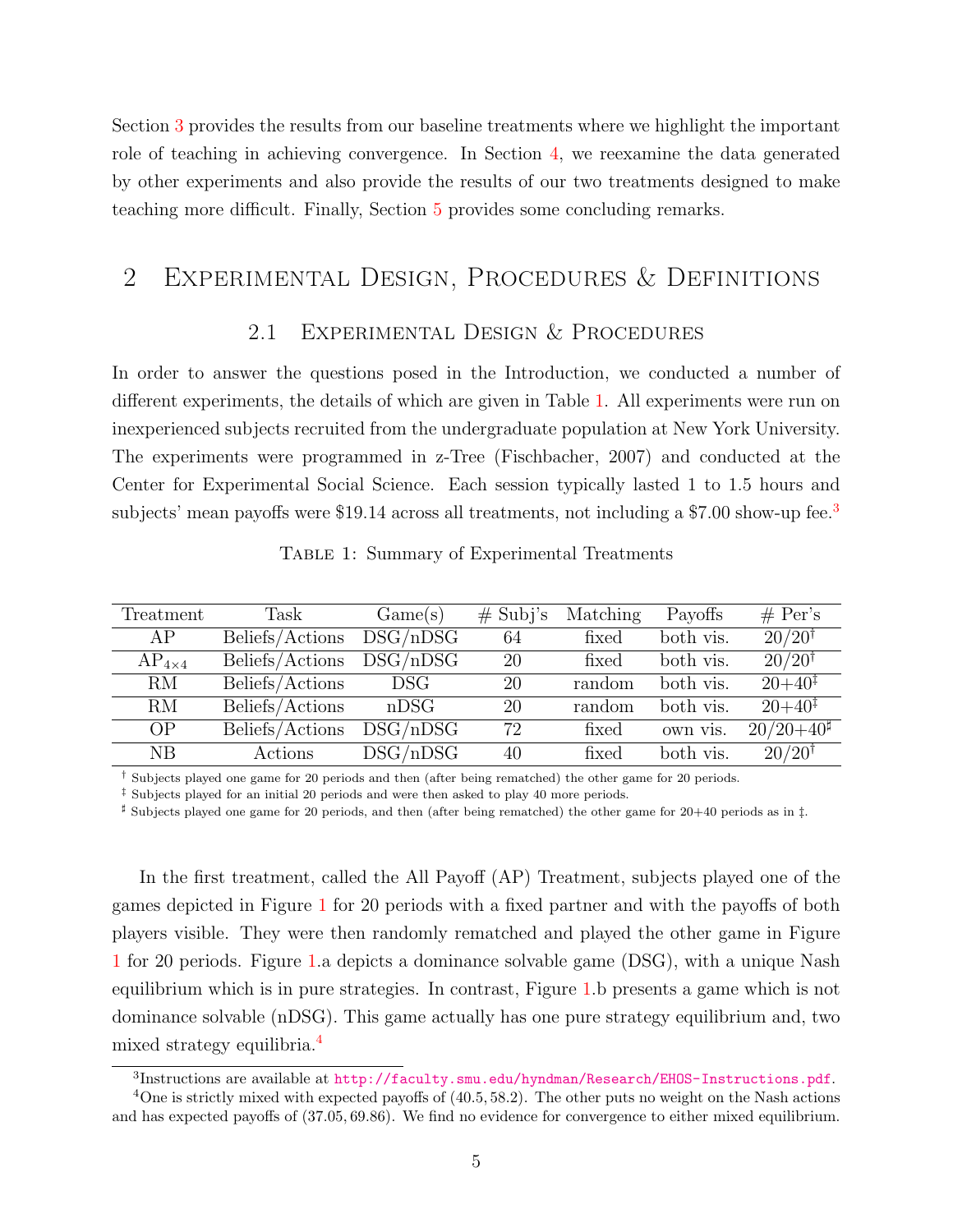<span id="page-5-0"></span>

|    |        | A2          | A3     |    | Αl         | A2           | A3     |
|----|--------|-------------|--------|----|------------|--------------|--------|
| A1 | 51,30  | 35, 43      | 93, 21 |    | 12,83      | 39,56        | 42, 45 |
| A2 | 35, 21 | 25, 16      | 32, 94 | А2 | 19         | 12, 42       | 58,76  |
| A3 | 68.72  | 45,69       | 13,62  | A3 | 89.<br>.47 | 33, 94       | 44,59  |
|    |        | $(1.a)$ DSG |        |    |            | $(1.b)$ nDSG |        |

Figure 1: Games Used in the Experiments

The games chosen had Nash payoffs that are on the Pareto frontier, and the Nash equilibrium payoffs were not symmetric. We chose games with these properties for several reasons. First, because our interest was in convergence, we wanted games with unique pure strategy equilibria since we assumed that such games would facilitate convergence and avoid the coordination problems inherent in games with multiple equilibria. Second, since the equilibria are on the Pareto frontier, there is no way that subjects could jointly do better for themselves by devising some out-of-equilibrium rotation strategy. In addition, there is no way a subject can teach his or her opponent to play something other than Nash and do better for himself if his opponent is an effective best responder. Of course, these two points also mean that our games are not well-designed to address the question of where subjects converge to and what players may attempt to teach their opponent (e.g., Stackelberg, Pareto efficiency, etc.). We will use the games run by other experimenters to analyze these questions.

In each period, subjects were asked to make two decisions. The first was to choose the action for that period. The second was to state their beliefs regarding their partner's action in that period.<sup>[5](#page-5-1)</sup> The action decision was rewarded according to the relevant game matrix, while the belief reports were rewarded using a Quadratic Scoring Rule (QSR). All payoffs from the action choices and the belief predictions were then summed up to give subjects their final payoff.

In addition to the AP treatment we also ran three others to help substantiate our conclusions. In the  $AP_{4\times4}$  treatment, we followed the exact same procedures as in the main treatment but subjects played a  $4 \times 4$  game as shown in Figure [2.](#page-6-0) Our belief is that the larger the game, the more complex it is and, therefore, the more difficult should teaching be.

We ran two Random Matching (RM) sessions (one for each game). In this treatment, subjects were randomly matched each period over the 20 period horizon of the experiment however, they kept their same role, as row or column player throughout. They were

<span id="page-5-1"></span><sup>&</sup>lt;sup>5</sup>Eliciting beliefs has become common in experimental economics. See, among others, [Terracol and](#page-35-2) [Vaksmann](#page-35-2) [\(2009\)](#page-35-2), [Costa-Gomes, Crawford and Broseta](#page-33-5) [\(2001\)](#page-33-5), [Haruvy](#page-34-7) [\(2002\)](#page-34-7), Costa-Gomes and Weizsäcker  $(2008)$ , [Fehr et al.](#page-34-5)  $(2009)$  Huck and Weizsäcker  $(2002)$  and [Dufwenberg and Gneezy](#page-34-9)  $(2000)$ .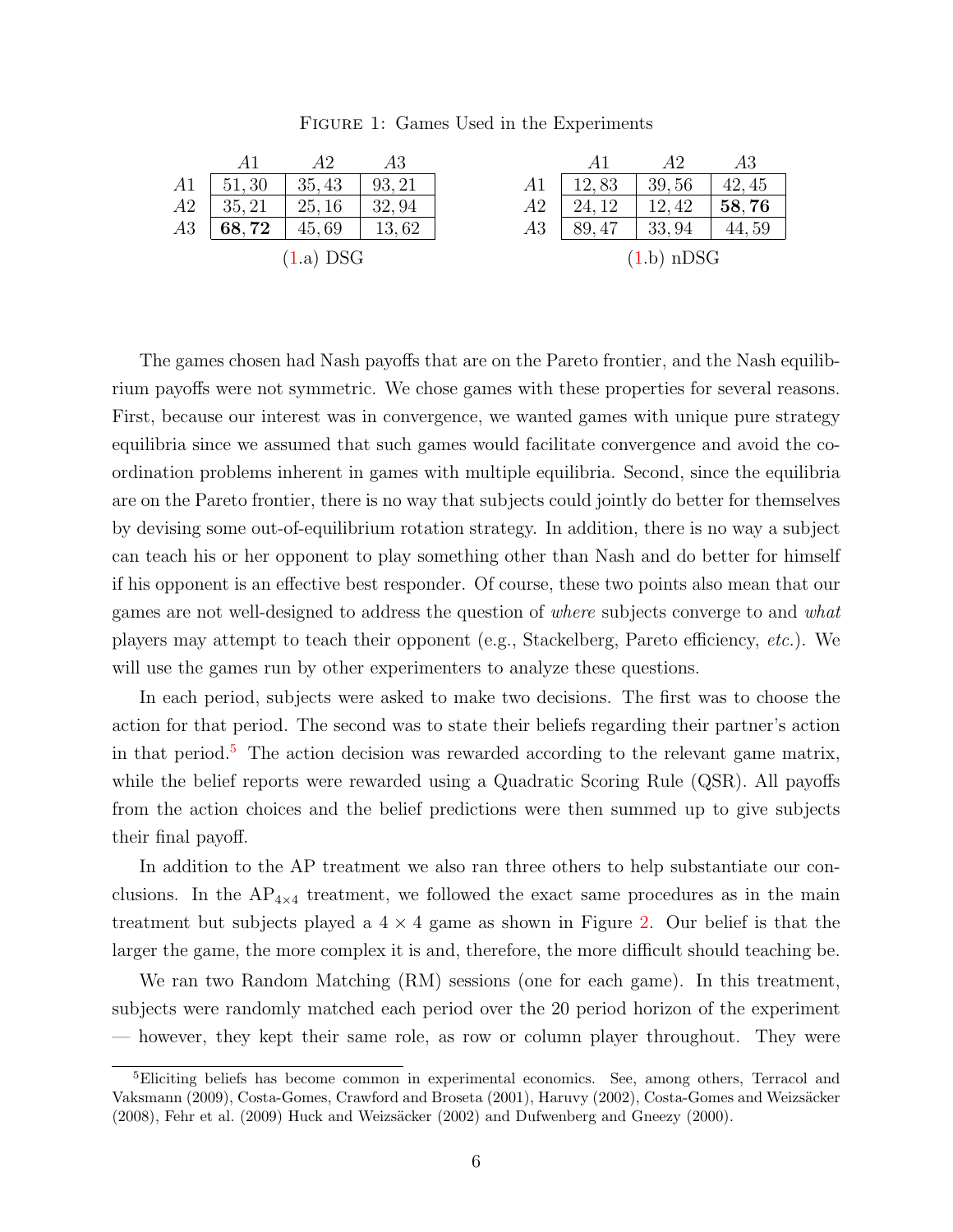<span id="page-6-0"></span>

|    | Αl     | А2     | АЗ          | Α4     |    |        |        | АЗ           | A4    |
|----|--------|--------|-------------|--------|----|--------|--------|--------------|-------|
| A1 | 44,72  | 51,30  | 35, 43      | 93, 21 | A1 | 12,83  | 39,56  | 42, 45       | 47,54 |
| A2 | 36, 18 | 35, 21 | 25, 16      | 32,94  | A2 | 24, 12 | 12,42  | 58,76        | 49,61 |
| A3 | 16,65  | 68,72  | 45,69       | 13,62  | A3 | 61,63  | 79, 24 | 21.<br>13    | 13,81 |
| A4 | 52,68  | 58,67  | 39,78       | 11,72  | А4 | 89, 47 | 33, 94 | 44,59        |       |
|    |        |        | $(2.a)$ DSG |        |    |        |        | $(2.b)$ nDSG |       |

FIGURE 2: Games Used in the  $4 \times 4$  Experiments

informed only of the outcome of their interaction at the end of each period.<sup>[6](#page-6-1)</sup> In contrast to the AP treatment, subjects only played either the DSG or nDSG game. After the initial 20 periods were completed, we surprised the subjects and told them that the experiment would last for 40 more periods. This was done to check if behavior would change if the horizon was increased. In our third treatment, Own Payoff (OP), we replicated the conditions of the original AP treatment except that subjects are only able to see their own payoffs and not the payoffs of their opponent. As with the RM treatment, we surprised subjects after their final 20 period interaction and asked them to play the game for 40 more periods.

As we mentioned in the introduction, these treatments were run in order to better isolate the role of teaching. If teaching is important for convergence and we make it more difficult to teach, then we should see less convergence. In contrast, since backward-looking learning models do not rely on teaching, they should be immune to these changes. For example, if our conjecture is correct, a random matching protocol, by reducing teaching incentives and highlighting myopic play, should decrease the rate of convergence relative to the AP treatment.[7](#page-6-2) Similarly for the OP treatment: for most of the popular learning theories (e.g., reinforcement learning, EWA, fictitious play, noisy fictitious play, etc.), the elimination of one's opponent's payoffs should have no impact on behavior or convergence rates.<sup>[8](#page-6-3)</sup>

Finally, there is a strand of the literature which studies whether or not the act of eliciting beliefs changes the behavior of subjects.<sup>[9](#page-6-4)</sup> While the evidence on this front is mixed, Rutström [and Wilcox](#page-34-10) [\(2009\)](#page-34-10) suggests that eliciting beliefs may encourage more strategic thinking in games with asymmetric payoffs. To address this issue, we conducted one treatment in which subjects only chose actions (i.e., we did not also elicit beliefs). This is our NB treatment.

<span id="page-6-1"></span><sup>&</sup>lt;sup>6</sup>This is one of the three ways in which random matching feedback could be given (see [Fudenberg and](#page-34-0) [Levine](#page-34-0) [\(1998,](#page-34-0) pg. 4–7) and [Hopkins](#page-34-1) [\(2002\)](#page-34-1)).

<span id="page-6-2"></span><sup>7</sup>As [Fudenberg and Levine](#page-34-0) [\(1998,](#page-34-0) pg. 4) point out, with fixed pairs, subjects may think "that they can 'teach' their opponent to play a best response to a particular action by playing that action over and over."

<span id="page-6-3"></span><sup>&</sup>lt;sup>8</sup>For more on how behaviour is different when players do not have access to their opponent's payoffs see [Partow and Schotter](#page-34-11) [\(1993\)](#page-34-11), [Mookherjee and Sopher](#page-34-12) [\(1994\)](#page-34-12), [Costa-Gomes et al.](#page-33-5) [\(2001\)](#page-33-5) as well as [Fehr et](#page-34-5) [al.](#page-34-5) [\(2009\)](#page-34-5) and the references cited therein.

<span id="page-6-4"></span> $9$ For a more detailed overview, see Rutström and Wilcox [\(2009\)](#page-34-10) and the references cited therein.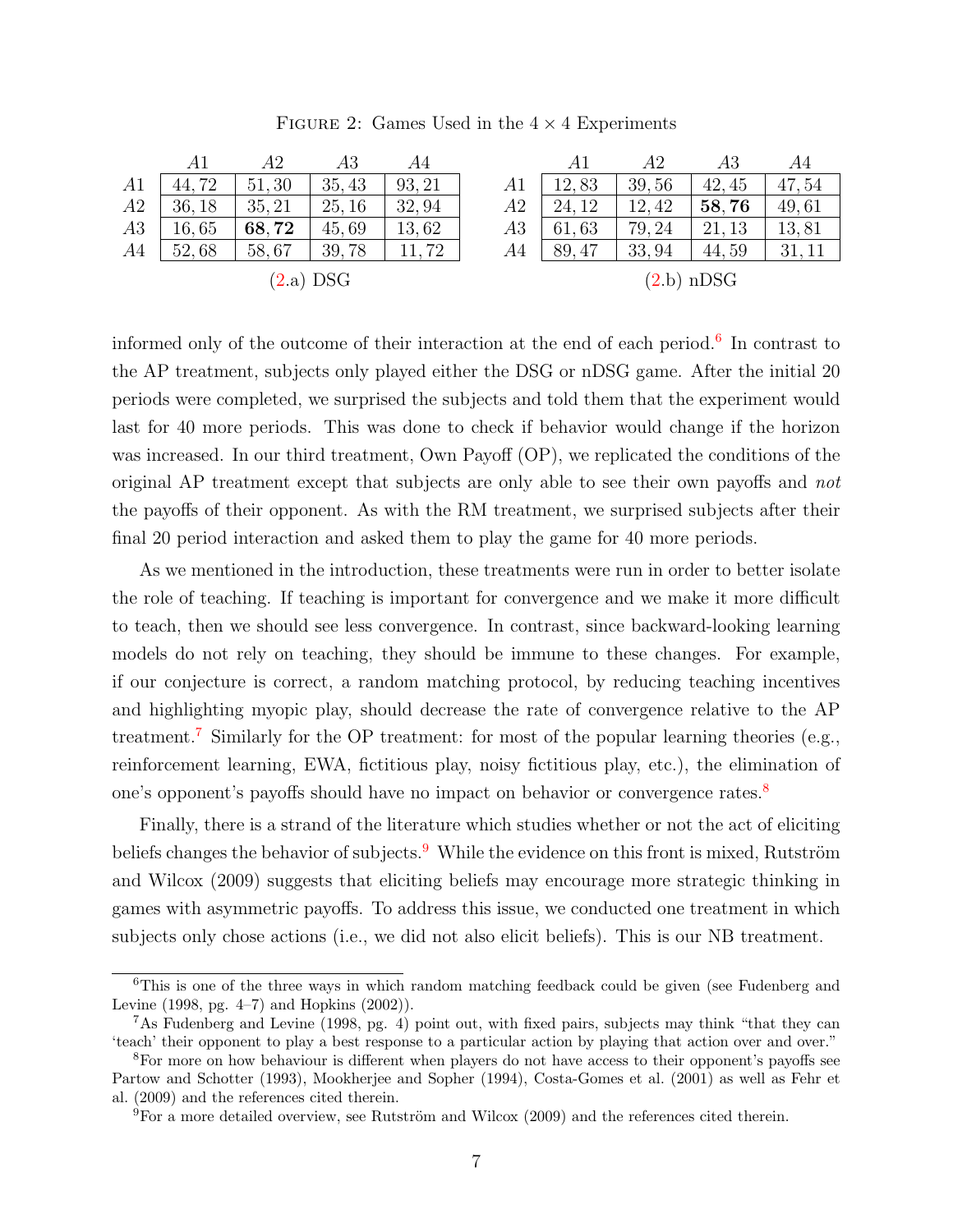#### 2.2 DEFINITIONS

We first give our definitions of convergence in actions and beliefs. We say that player  $i$ has converged in actions in period  $t_i^a \leq 18$  if, for all  $t \geq t_i^a$ , player i chooses his Nash equilibrium action. We insist that the player chose the Nash action for at least 3 consecutive periods before the end of the game so that we don't count players as converging because they randomly chose the Nash action in the final period. If player  $i$  converges in actions in period  $t_i^a$ , while his opponent converges in period  $t_j^a$ , we say that the game converges in period  $\tilde{t}^a = \max\{t_i^a, t_j^a\}.$ 

To describe convergence in beliefs let  $b_i(t)$  denote player i's belief about player j's period t action choice. Define the Nash Best-Response Belief Set  $(NBR_i)$  for player i as the set of beliefs for which player  $i$ 's best response is to choose her Nash action. We say that player  $i$ has converged in beliefs in period  $t_i^b$  if, for all  $t \geq t_i^b$ ,  $b_i(t) \in NBR_i$ .<sup>[10](#page-7-1)</sup>

These definitions are rather strict and make convergence difficult to achieve. We feel they are less ad hoc than other possible definitions since, for any other definition we could use, we would have to call a play path of actions convergent even if at some points along the path subjects would not be playing their Nash actions. In our definition, once a game converges it converges and no deviations are allowed.<sup>[11](#page-7-2)</sup>

# 3 Results: The AP Treatments

<span id="page-7-0"></span>In this section we describe the differences in the behavior of pairs of subjects whose play converged to the Nash equilibrium in the AP treatment and those who did not. Our aim is to demonstrate that teaching facilitates the process of convergence. After this descriptive exercise, we present a more formal econometric analysis of a set of hypotheses about teaching and convergence.

<span id="page-7-1"></span><sup>10</sup>Recall that nothing in the definition of a pure-strategy Nash equilibrium says that beliefs must be degenerate on one's opponent's Nash action. All that is required is a set of beliefs for which it is a best response to play one's own Nash action.

<span id="page-7-2"></span><sup>&</sup>lt;sup>11</sup>There were three instances of subjects having a high frequency of Nash equilibrium play, with a final period deviation that we labeled as convergent. There was also one pair that we labeled as non-convergent because one of the pair members only chose his/her Nash action in periods 19 and 20, despite his/her opponent having played the Nash action from period 1.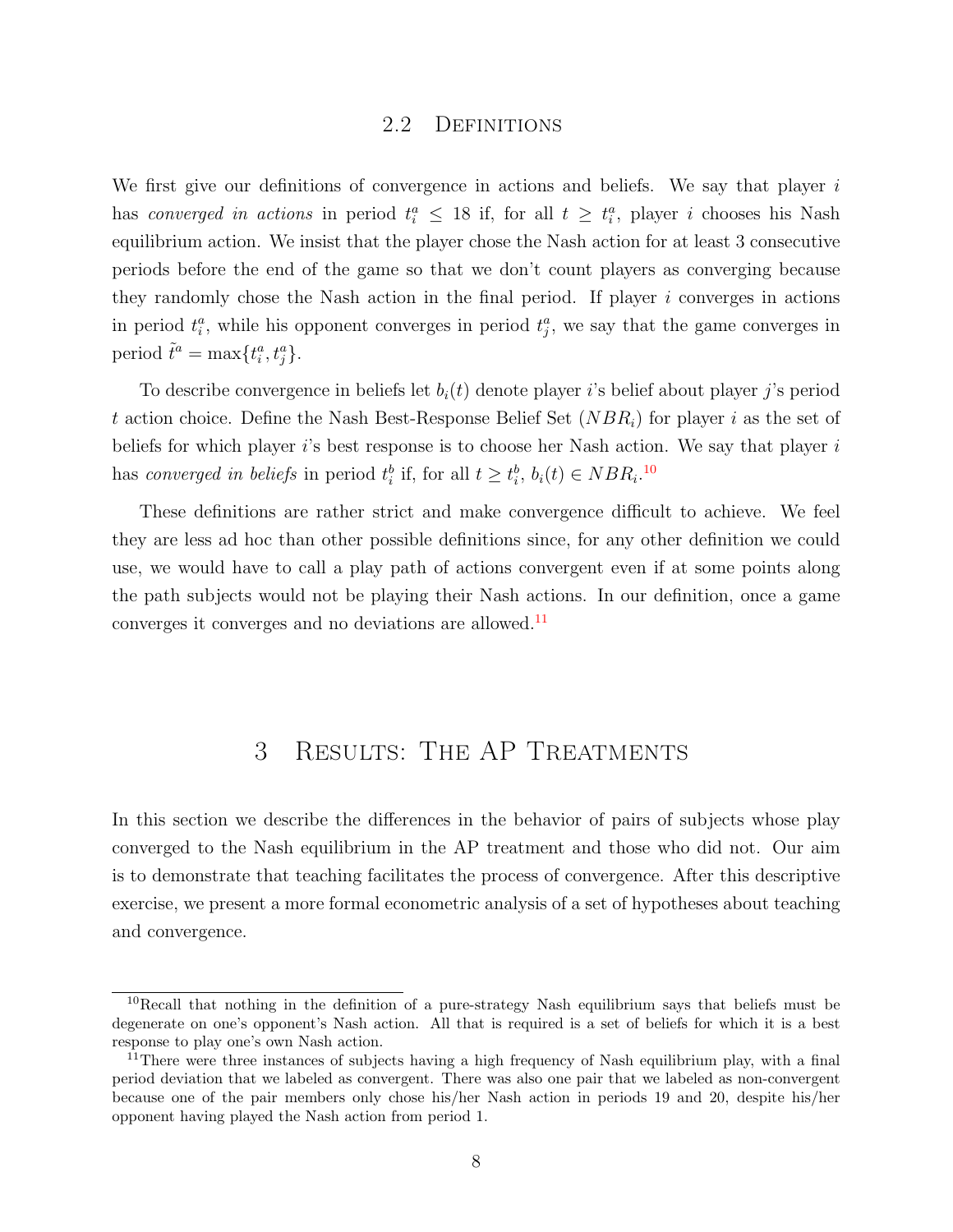#### 3.1.1 A Successful Teaching Episode

To get a flavor for what (successful) teaching looks like, consider Table [2,](#page-8-0) which shows the history of one convergent pair in the nDSG game. While the time series for other convergent pairs look different, they all tell a similar story: teachers recognize the Nash equilibrium fairly early and choose their part in it repeatedly in an effort to teach. The only question is whether their opponent catches on quickly enough.

|                |          | Row Player    |             |        | Column Player |
|----------------|----------|---------------|-------------|--------|---------------|
| Period         | Action   | Best Response | Nash Played | Action | Best Response |
| $\mathbf 1$    | A3       | A3            |             | A3     | A2            |
| $\overline{2}$ | A3       | A3            |             | A3     | A2            |
| 3              | A3       | A3            |             | A3     | A2            |
| $\overline{4}$ | A3       | A2            |             | A3     | A2            |
| $\overline{5}$ | A3       | A2            |             | A3     | A2            |
| $\,6$          | A2       | A2            |             | A2     | A2            |
| $\overline{7}$ | A3       | A3            |             | A3     | A2            |
| 8              | A3       | A2            |             | A3     | A2            |
| 9              | A2       | A2            |             | A3     | A3            |
| 10             | A2       | A2            |             | A3     | A3            |
| 11             | A2       | A2            |             | A3     | A3            |
| 12             | A2       | A2            |             | A3     | A3            |
| 13             | A2       | A2            |             | A3     | A3            |
| 14             | A2       | A2            |             | A3     | A3            |
| 15             | A2       | A2            |             | A3     | A3            |
| 16             | A2       | A2            |             | A3     | A3            |
| 17             | A2       | A2            |             | A3     | A3            |
| 18             | A2       | A2            |             | A3     | A3            |
| 19             | A2       | A2            |             | A3     | A3            |
| $20\,$         | $\rm A2$ | A2            |             | A3     | A3            |

<span id="page-8-0"></span>Table 2: Actions, Beliefs and Best Response: "Successful" Teaching (Non-Dominance Solvable Game: Nash Equilibrium (A2, A3))

Highlighted cells (in the "Action" column) indicate that the subject played his/her part of the Nash equirigninghied cens (in the Action column) indicate that the subject played ins/her part of the Nash equilibrium in that period.<br>Iibrium in that period. A  $\sqrt$  indicates that the Nash equilibrium was the observed outcome in

For both the row and column players, for each period we note the action chosen as well as the action that was a best response to his/her stated beliefs. Highlighted cells in the "Action" column indicate that the player chose his/her part of the Nash equilibrium. Finally, in the "Nash Played" column, a  $\sqrt$  indicates that the Nash equilibrium was the observed outcome for that particular period.

Since this pair of subjects played the non-dominance solvable game, the Nash equilibrium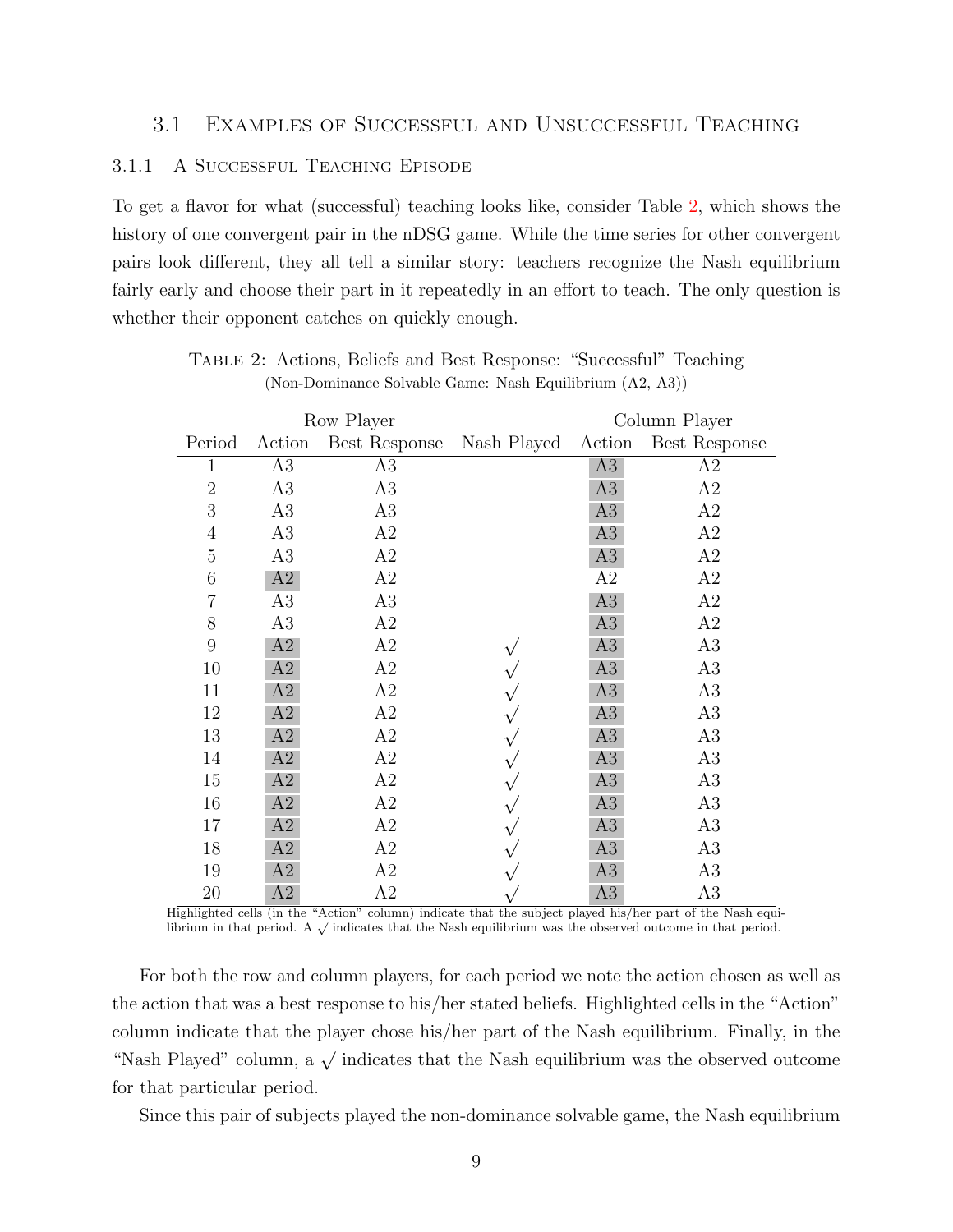is (A2, A3) where the row player chooses A2 and the column player chooses A3. There are many interesting features of this interaction that are illustrative of our point. First, according to our definition, this game converges in period 9. In this pair, the column player is the teacher and starts to play his Nash action in period 1, despite the fact that it is not a best response to his beliefs, and continues to do so until period 6, despite the fact that the row player always chose his non-Nash action, A3. In period 6 he gives up and chooses A2, which is a best response to his beliefs in that period. This might have ruined this pair's chances of convergence except for the fact that, in that period, the row player finally chose his Nash action. Seeing this, the column player resumes teaching by choosing A3, despite the fact that it is still not a best response to do so. Finally, in period 9 the game converges.

#### 3.1.2 A Failed Teaching Episode

The above example showed that when a teacher is combined with a fast enough learner convergence to the Nash equilibrium may occur.<sup>[12](#page-9-0)</sup> Of course, approximately half of our pairs failed to converge. As we will argue below a failure to converge is more about beliefs not being updated quickly enough and less about an inability to best respond.

Consider Table [3,](#page-10-0) which shows the actions and best responses to beliefs for a game that did not converge. This table corresponds to the dominance solvable game, so the Nash equilibrium is (A3, A1). In this pair, we say that the row player is the teacher since she chose A3 in periods 1 through 10 despite the fact that it was a best response to beliefs in only two of those periods. On the other hand, the column player appears to be a particularly dim fellow. Despite the row player choosing A3 for 10 consecutive periods his beliefs never actually updated sufficiently so that  $A1$  — the Nash action — was a best response. Even more striking is the fact that the column player actually chose the Nash action in periods 4, 7 and 8, yet somehow did not learn (fast enough) that continuing to play the Nash action would be to his benefit. This mistake turns out to be quite costly for the column player. Had he continued to play the Nash action from period 4 onwards, his earnings from the game would have been 37% higher. Finally, after round 10 the row players gives up teaching and basically plays a best response to his beliefs from then on.

<span id="page-9-0"></span><sup>12</sup>Of course, we cannot distinguish between a "fast enough" learner and a "patient enough" teacher, but we will continue to use this terminology.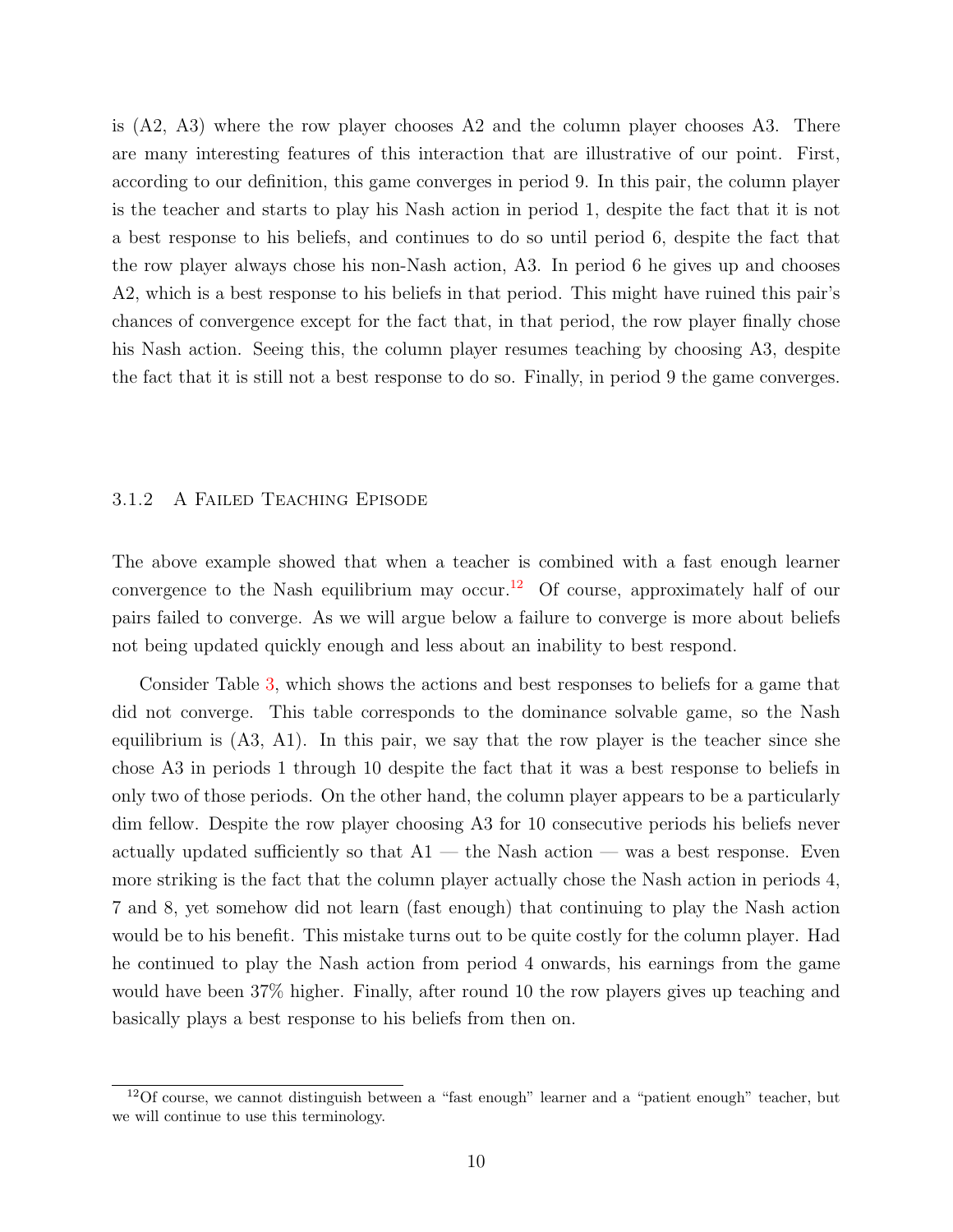|                  |                | Row Player    |             |        | Column Player |
|------------------|----------------|---------------|-------------|--------|---------------|
| Period           | Action         | Best Response | Nash Played | Action | Best Response |
| $\mathbf{1}$     | A3             | A1            |             | A2     | A2            |
| $\overline{2}$   | A3             | A3            |             | A3     | A2            |
| 3                | A3             | A1            |             | A3     | A2            |
| 4                | A3             | A1            |             | A1     | A2            |
| $\overline{5}$   | A3             | A1            |             | A3     | A2            |
| $\boldsymbol{6}$ | A3             | A1            |             | A3     | A3            |
| $\overline{7}$   | A3             | A1            |             | A1     | A2            |
| 8                | A3             | A1            |             | A1     | A2            |
| 9                | A3             | A3            |             | A3     | A2            |
| 10               | A3             | A1            |             | A3     | A2            |
| 11               | A1             | A1            |             | A1     | A2            |
| 12               | A1             | A1            |             | A1     | A2            |
| 13               | A3             | A1            |             | A3     | A2            |
| 14               | A1             | A1            |             | A1     | A2            |
| 15               | A1             | A1            |             | A3     | A2            |
| 16               | A1             | A1            |             | A1     | A2            |
| 17               | A3             | A1            |             | A2     | A2            |
| 18               | A <sub>1</sub> | A1            |             | A1     | A2            |
| 19               | A1             | A1            |             | A2     | A2            |
| 20               | A1             | A1            |             | A1     | A2            |

<span id="page-10-0"></span>Table 3: Actions, Beliefs and Best Response: A "Failed" Teaching Episode (Dominance Solvable Game: Nash Equilibrium (A3, A1))

Highlighted cells (in the "Action" column) indicate that the subject played his/her part of the Nash equi-Inginighted cens (in the Action column) indicate that the subject played ins/lier part of the Nash equilibrium in that period.

## 3.2 Convergence and Teaching

#### 3.2.1 THE  $3 \times 3$  GAMES

We begin with a thorough analysis of the results from our AP treatment because, of all the environments we considered, it is the most conducive to teaching.<sup>[13](#page-10-1)</sup>

Using the definition of convergence above, 17 of 32 pairs converged in the dominance solvable game, while 16 of 32 pairs converged in the non-dominance solvable game. As can be seen in Table [4,](#page-11-0) the frequency of Nash actions over the first 10 periods was 56.7% in the DSG game and  $45.8\%$  in the nDSG game. These frequencies increased by slightly less than 10 percentage points over the last 10 periods of the game. As the frequency of Nash actions increased, so too did the best response rate. Indeed, the improvement in the best response rate was more dramatic than was the improvement in the frequency of Nash actions. Also,

<span id="page-10-1"></span><sup>&</sup>lt;sup>13</sup>Throughout our analysis, we assume that subjects report their true beliefs. Recent work by [Costa-Gomes](#page-33-6) and Weizsäcker [\(2008\)](#page-33-6) has called this assumption into question. It is possible that some of our results are sensitive to this assumption. However, a full investigation of this issue is beyond the scope of the paper.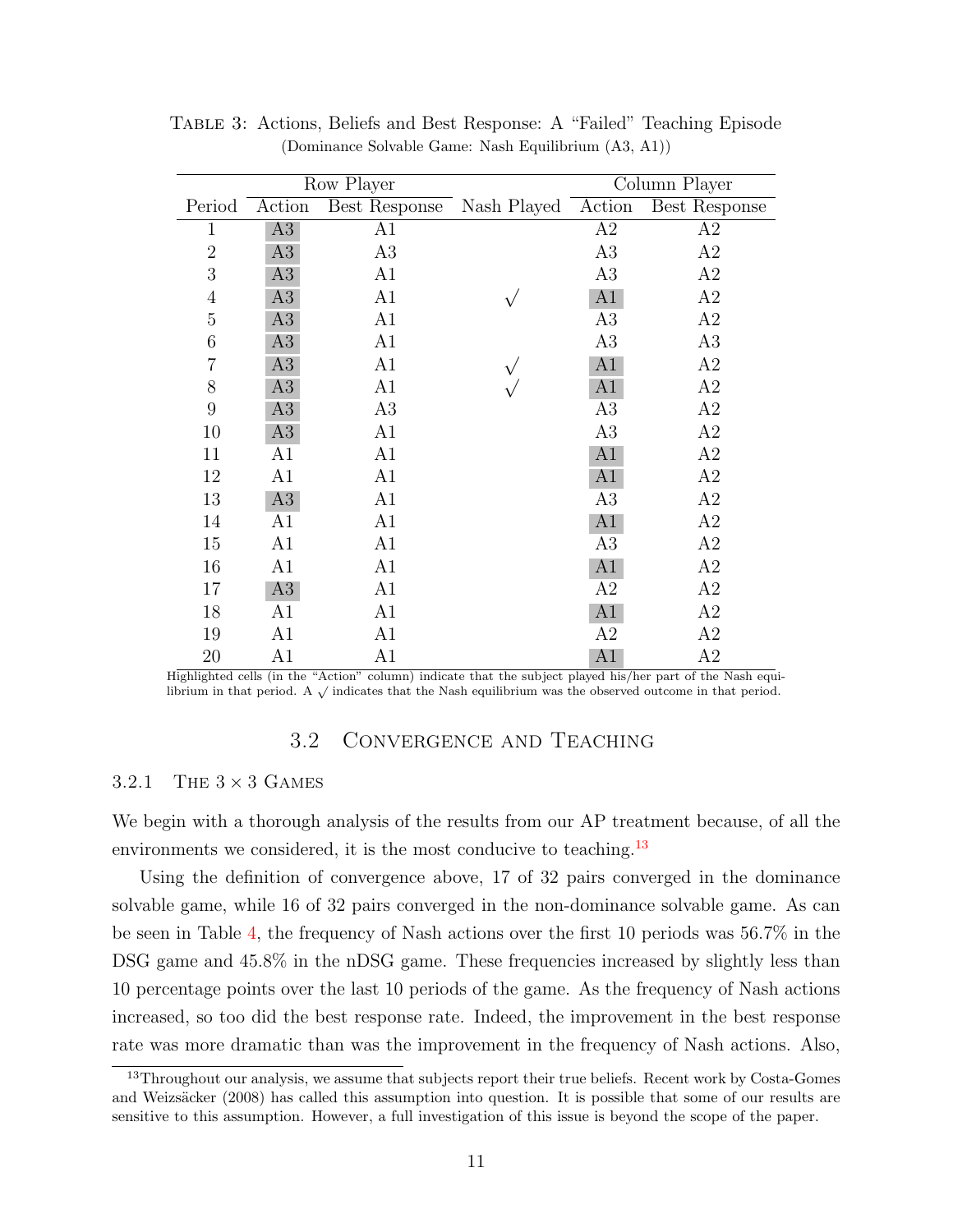<span id="page-11-0"></span>

|                                    |          |      | $3 \times 3$ Games |      | $4 \times 4$ Games |
|------------------------------------|----------|------|--------------------|------|--------------------|
|                                    |          | DSG  | nDSG               | DSG  | nDSG               |
| % of Pairs Converging              | Periods  | 53.1 | 50                 | 40   | 40                 |
| Frequency of Nash Actions          | $1 - 10$ | 56.7 | 45.8               | 31.0 | 35.5               |
|                                    | 11-20    | 64.5 | 55.3               | 48.0 | 44.0               |
| Frequency that Action was a Best   | $1 - 10$ | 59.5 | 59.8               | 47.0 | 50.0               |
| Response to Stated Beliefs         | 11-20    | 70.3 | 76.1               | 60.0 | 66.5               |
| Frequency that Nash Action Chosen, | $1 - 10$ | 61.8 | 46.3               | 34.9 | 25.0               |
| Conditional Upon Subject Not Best  | 11-20    | 54.2 | 41.1               | 25.0 | 13.4               |
| Responding to Stated Beliefs       |          |      |                    |      |                    |

Table 4: Convergence and Teaching in the AP Treatments

note that those pairs who converged did so slightly faster in the DSG game than in the nDSG game (5.1 vs. 7.2).

Of course, just by looking at convergence rates, we cannot say anything about whether or not teaching was going on. As we have said, teachers are those subjects who are willing to take suboptimal (in the short run) actions in order to influence the beliefs of their opponent with the intention of leading them to a more desirable long run outcome. Therefore, if teaching is going on, and if teachers are teaching the Nash equilibrium, then we would expect to see, conditional upon subjects not best responding to their stated beliefs, a high frequency of Nash action choices (i.e., higher than  $1/3$ ). Furthermore, since teaching is an investment, we should see it decline in the latter half of the game. These results are on display in Table [4](#page-11-0) for both games. As can be seen, over the first 10 periods the frequency that the Nash action was chosen conditional upon subjects not best-responding was 61.8% in the DSG game and 46.3% in the nDSG game — both of which are significantly greater than  $1/3$ .<sup>[14](#page-11-1),[15](#page-11-2)</sup> Next observe that in both games, such behaviour declines in the latter half of the game, and, indeed, for the nDSG game, we cannot reject that the frequency is equal to  $1/3$ .<sup>[16](#page-11-3)</sup> Therefore, it appears that, when subjects do not best respond, very often they choose the Nash action. Such behaviour lends supports to our conjecture that some subjects are attempting to teach their opponent the Nash equilibrium.

Next, observe that if some subjects are trying to teach their opponent to play the Nash equilibrium, and if such teaching is ultimately successful, then it should be the case that

<span id="page-11-1"></span><sup>&</sup>lt;sup>14</sup>Respectively, for DSG<sub>1−10</sub> and nDSG<sub>1−10</sub>, we have  $t_{61} = 6.53$  and  $t_{63} = 2.97$ . Subscripts denote degrees of freedom. The tests correct for clustering at the subject level.

<span id="page-11-2"></span><sup>&</sup>lt;sup>15</sup>Since row players in the DSG game have a dominated action, one might argue that the threshold should be 1/2. This higher threshold is easily surpassed, with row players choosing the Nash action 69.6% over the first 10 periods when they were not best-responding.

<span id="page-11-3"></span><sup>&</sup>lt;sup>16</sup>Specifically,  $t_{40} = 1.19$ .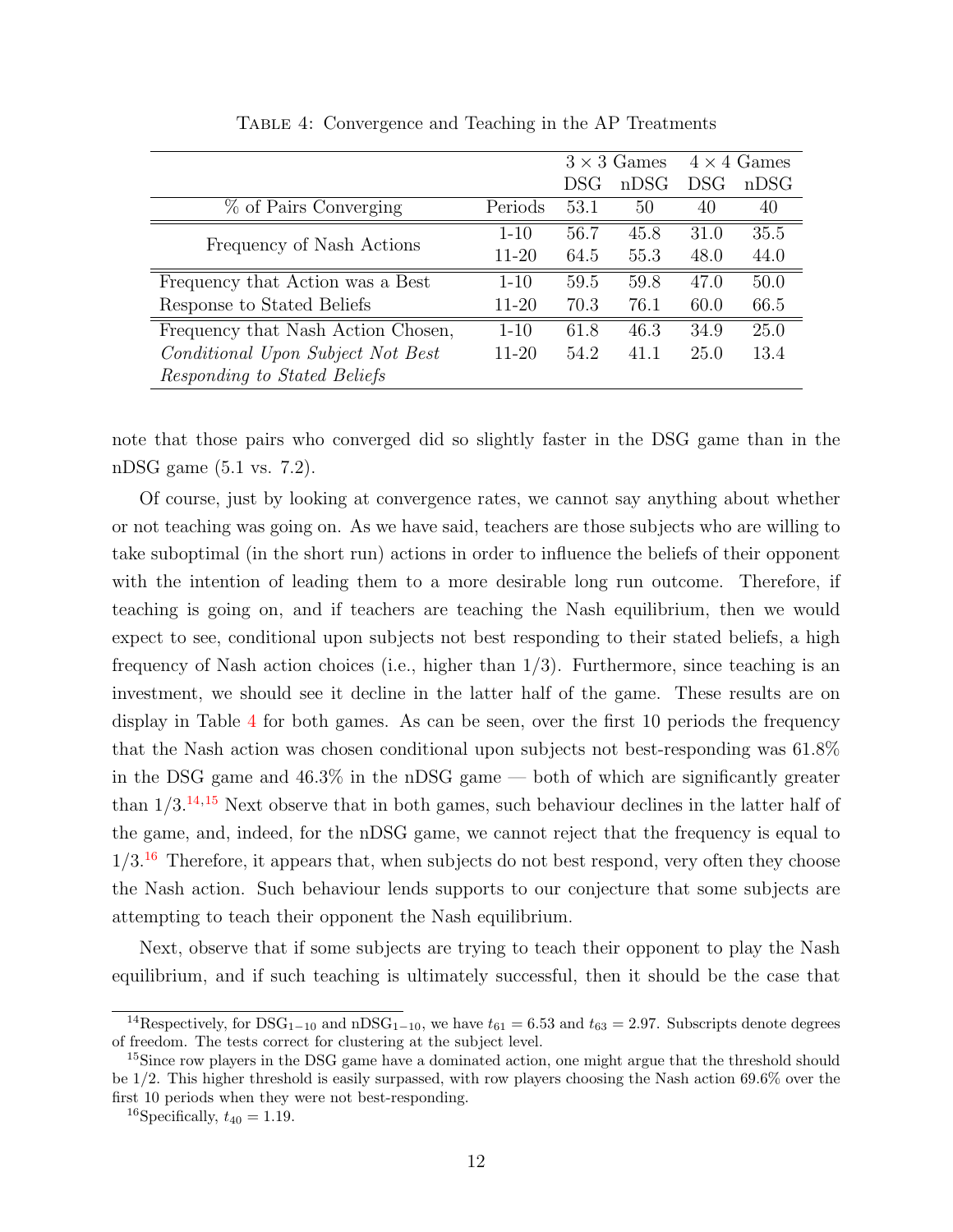<span id="page-12-0"></span>

|                                  |       |      | $3 \times 3$ Games |         |       |                | $4 \times 4$ Games |                |
|----------------------------------|-------|------|--------------------|---------|-------|----------------|--------------------|----------------|
|                                  | DSG   |      | nDSG               |         | DSG   |                | nDSG               |                |
|                                  | Early | Late | Early              | Late    | Early | Late           | Early              | Late           |
| Actions Convergence Period       | 3.38  | 7.69 | 5.67               | 8.71    | 4.75  | 9.5            | 2.25               | 5.75           |
| Beliefs Convergence Period       | 7.33  | 8.38 | 8.83               | 8.57    | 8.25  | 9.25           | 5.00               | 7.75           |
| Difference (Beliefs $-$ Actions) | 3.95  | 0.69 | 3.17               | $-0.14$ | 3.5   | $-0.25$        | 2.75               | 2.00           |
| Number of Subjects               | 21    | 13   | 18                 | 14      | 4     | $\overline{4}$ | $\overline{4}$     | $\overline{4}$ |
| Mann-Whitney Test: Early         | 2.605 |      | 3.936              |         | 1.78  |                | 0.31               |                |
| vs. Late Convergers              |       |      |                    |         |       |                |                    |                |

Table 5: Average Period of Convergence in Actions and Beliefs

those subjects within a pair who converged first in actions should have actions which converge before their beliefs converge. We turn to this now. In Table [5,](#page-12-0) we focus on those pairs that converged to the Nash equilibrium and divide them into two subgroups: those subjects who, within their pair, converged to the Nash equilibrium first (Early Convergers) and those who converged second (Late Convergers).<sup>[17](#page-12-1)</sup> For each subgroup, we calculate the average period of convergence in actions as well as convergence in beliefs.

We now argue that, among those pairs of subjects that converged to the equilibrium, the subject who converged first demonstrates behavior consistent with that of a teacher, while the subject who converged later, demonstrates behavior more consistent with that of a follower. Support for this is on display in Table [5](#page-12-0) where we show the period of convergence for both actions and beliefs, broken up by whether the subject converged (in actions) first or second. As can be seen, in the dominance solvable game, the difference between belief and action convergence for early convergers is approximately 3.95 periods, while for the non-dominance solvable game, it is 3.17 periods. On the other hand, for late convergers, the difference between the period of convergence in actions and beliefs is not distinguishable from zero. Note that for both games, the Mann-Whitney Rank Sum Test allows us to reject the null hypothesis that early convergers and late convergers come from the same population in favor of the alternative that early convergers have beliefs which converge after actions, while late convergers do not.

While obviously one subject is likely to converge in actions before the other, the fact that actions converge before beliefs for early convergers, combined with the fact that actions and beliefs converge simultaneously for late convergers, suggests that there is a fundamental difference between these two subgroups of players. In particular, this result is consistent

<span id="page-12-1"></span> $17$ There are some pairs who converged in actions simultaneously. These subjects are qualitatively identical to early convergers in the strict sense, and so, have been placed in the "Early" group.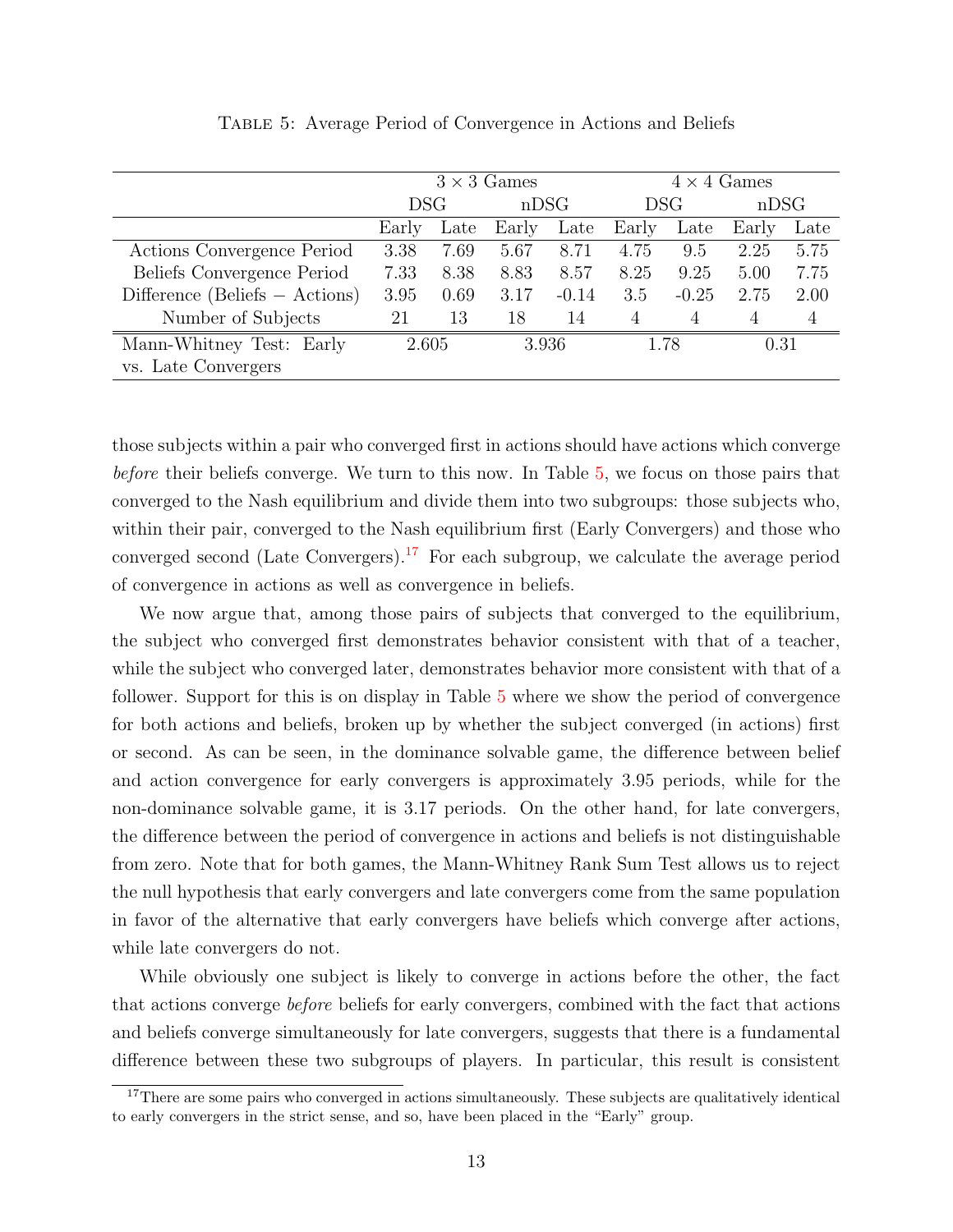with our claim that early convergers were, in fact, teachers, while late convergers were more passive followers. The reader should note, however, that the classification of subjects as late vs. early convergers uses the same variable (the period of convergence in actions) that we also use to construct the variables in Table [5.](#page-12-0) Therefore, subjects that we classify as early convergers could have a higher value of "Difference (Beliefs − Actions)".[18](#page-13-0) This potential for bias becomes more likely the earlier in the game that the early converger converged in actions. While we do not have a satisfactory way to deal with this issue, we note that if we exclude from our analysis those subjects who converged in the first period, our results are actually strengthened.<sup>[19](#page-13-1)</sup>

Another interesting fact is that teachers appear to be born and not raised. That is, amongst the subjects whom we labeled as early convergers, for the DSG game, 15 out of 21 subjects actually chose their Nash action in the first period as opposed to only 3 of the 13 late convergers. In the nDSG game, the corresponding numbers were 10 out of 18 as opposed to 3 out of 14. For both the DSG and nDSG games, a two-sample proportions test reject the null hypothesis that the frequency of Nash actions in period 1 is the same for early and late convergers:  $Z_{DSG} = 2.745$  ( $p < 0.01$ ) and  $Z_{nDSG} = 1.95$  ( $p = 0.051$ ), respectively.

#### 3.2.2 THE  $4 \times 4$  GAMES

We ran one session with 20 subjects in which they first played a  $4 \times 4$  dominance solvable game and then, after being re-matched, played a  $4 \times 4$  non-dominance solvable game. The experimental procedures were exactly the same as those in the AP treatment. The games played were as in Figure [2.](#page-6-0) As was the case for the  $3 \times 3$  games, each game had a single pure strategy Nash equilibrium. For the dominance solvable game, this was the unique equilibrium, while for the non-dominance solvable game there were also two mixed strategy Nash equilibria. Notice also that the games used are identical to the  $3 \times 3$  games but for the addition of another strategy for each player.<sup>[20](#page-13-2)</sup> We now examine whether this additional complexity makes teaching more difficult.

For both the dominance solvable and non-dominance solvable game, 4 of the 10 pairs converged to the Nash equilibrium according to our definition, which is slightly lower than the approximately 50% of the pairs that converged in the  $3 \times 3$  games (the difference is not statistically significant). In terms of teaching behavior, the results are similar, though somewhat less pronounced than in the  $3 \times 3$  games. For example, from Table [5](#page-12-0) we see that

<span id="page-13-1"></span><span id="page-13-0"></span><sup>18</sup>For example, if the period of convergence of actions and beliefs are independent.

 $19\,\text{For the DSG game, the Mann-Whitney test statistic becomes } 3.709$ , while for the nDSG game it becomes 3.483.

<span id="page-13-2"></span><sup>&</sup>lt;sup>20</sup>For the dominance solvable game, delete the fourth row and the first column to recover the  $3 \times 3$  game. Similarly, for the non-dominance solvable game, delete the third row an fourth column.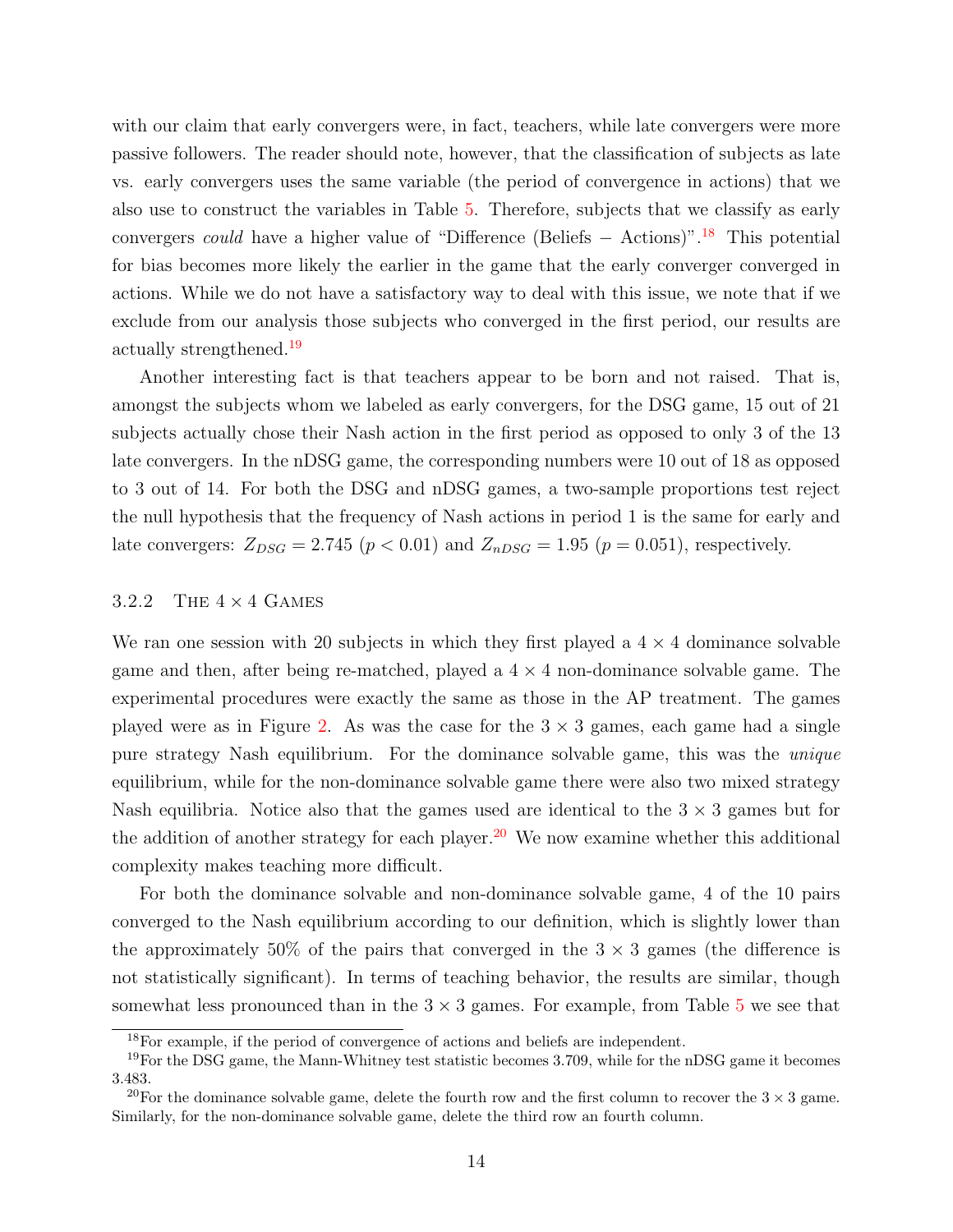<span id="page-14-0"></span>

|                           | Periods DSG |      | nDSG |
|---------------------------|-------------|------|------|
| % of Pairs Converging     |             | 65.0 | 25.0 |
| Period of Convergence     |             | 6.46 | 7.70 |
|                           | $1 - 10$    | 56.5 | 30 S |
| Frequency of Nash Actions | $11 - 20$   | 75 Q | 36 O |

Table 6: Behavior in the No Beliefs Treatment

there is a similar difference between early and late convergers in the  $4 \times 4$  games. For both the DSG and nDSG games, those who converge to the Nash equilibrium first have actions which converge strictly before beliefs (on average 3 periods before). For late convergers, actions and beliefs converge nearly simultaneously for the DSG game, while for the nDSG game, actions actually converge before beliefs. Indeed, in the nDSG game, the difference in the period of convergence of actions and beliefs is very similar for early and late convergers. We do not have an adequate explanation for this, apparently contradictory, finding.

#### 3.2.3 Does Belief Elicitation Influence Behavior?

As we mentioned above, it has been noted in the literature that the act of eliciting beliefs may encourage players to think more strategically, which may lead to different convergence rates than if we did not elicit beliefs. To examine this issue, we ran our NB (No Beliefs) treatment. Detailed results from this treatment are given in Table [6.](#page-14-0) As can be seen, in the DSG game 65% of the pairs converged to the equilibrium, which is actually slightly higher than the convergence rate with belief elicitation, though the difference is not statistically different  $(p = 0.4)$ . On the other hand, for the nDSG game, the convergence rate of 25% is lower than the 50% convergence rate when we elicit beliefs, though this difference is not significant at the 5% level ( $p = 0.074$ ). From this, we conclude that there is no *strong* systematic bias in terms of convergence rates, though our nDSG results suggest there could be an effect of belief elicitation in some games. One can see that there is also no systematic bias in terms of the period of convergence to the Nash equilibrium. Comparing Table [5](#page-12-0) with Table [6,](#page-14-0) we see that subjects converged to the Nash equilibrium slightly later in the NB treatment, though for neither game is the difference statistically distinguishable (DSG:  $p = 0.2$ ; nDSG:  $p = 0.7$ ). Given this evidence, we believe that the act of eliciting beliefs did not change behavior in a systematic fashion, though in light of our results for the nDSG game, future studies with a wider array of games and larger sample sizes would seem warranted to determine conclusively if and when belief elicitation does affect behavior.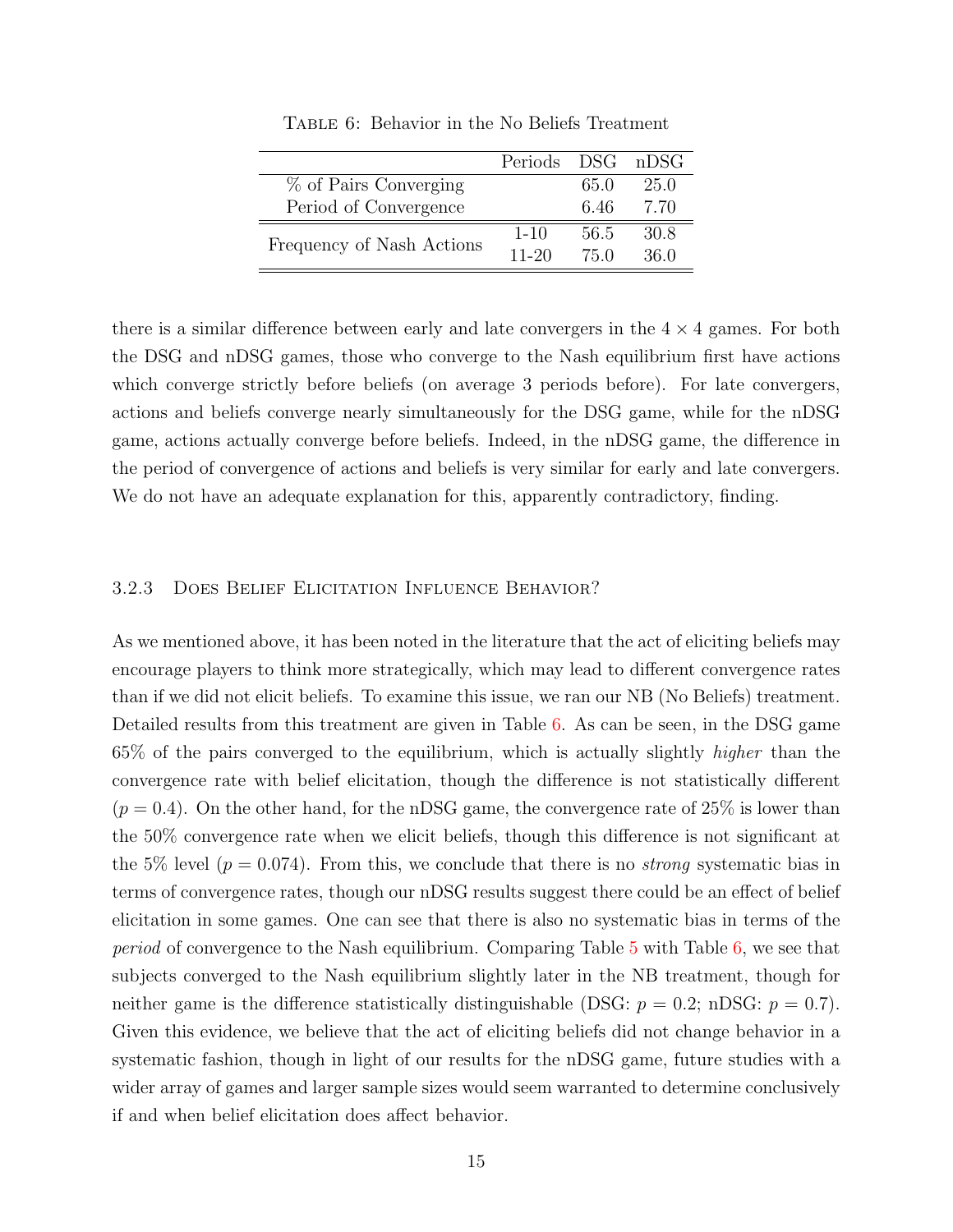#### 3.3 Non-Convergence

Until now we have spent our time on convergence and the role that teachers play in fostering it. However, half of our pairs in the AP treatment failed to converge so it would be interesting to discover why. It is our claim that a failure to converge is a failure of belief formation and not of an inability to best respond. In particular, what non-convergers do wrong is to update too sluggishly. Therefore, when paired with a teacher trying to lead the way to equilibrium, it will take many periods for one's beliefs to enter the Nash Best Response Belief Set and this protracted delay may cause the teacher to give up before convergence occurs.

#### 3.3.1 Failed Teaching

As we have said, teachers are those subjects who are willing to take sub-optimal actions in the short run in order to influence the beliefs of their opponent and drive them to a "better" long-run outcome. Of course, there is no reason to expect that all teachers are ultimately successful. Therefore, if we look at those subjects who did not converge, we would expect to see some instances where one player attempts to teach the other player the Nash equilibrium before ultimately giving up. In Table [3](#page-10-0) we gave one such example. Here we seek to understand whether such behavior is prevalent.

Indeed, such behavior is not uncommon amongst those players who did not converge. If we define a *failed teaching episode* as one in which a player chose her Nash action for three or more consecutive periods, then there are a total of 22 such episodes by 20 different players. Of these 22 episodes, 16 of them were true teaching episodes in the sense that the beliefs of the failed teacher were outside the Nash best response set when teaching began. If we are more conservative and insist that the Nash action be chosen for 4 or more periods, then there are only 12 such instances, and 9 of them began when the player was not best responding to her beliefs. The left panel of Figure [3](#page-16-0) plots a histogram of the length of failed teaching episodes. As can be seen, most such episodes were only 3 or 4 periods in duration, though some were much longer, suggesting that these players were extremely patient. The average length of a failed teaching episode was 5.64 periods.

Our earlier analysis showed that among the pairs that converged, one of the players took the role of a teacher. The current analysis shows that teachers are present even in pairs that do not converge. Therefore, one important factor in determining whether a pair converges would seem to be the "quickness" of the follower. Among the 33 pairs that converged to the Nash equilibrium, 27 pairs had one subject converge strictly before the other. The right panel of Figure [3](#page-16-0) shows the difference in the period of convergence between the early and the late converger for each of these 27 pairs. As can be seen, for 19 of 27 pairs, the difference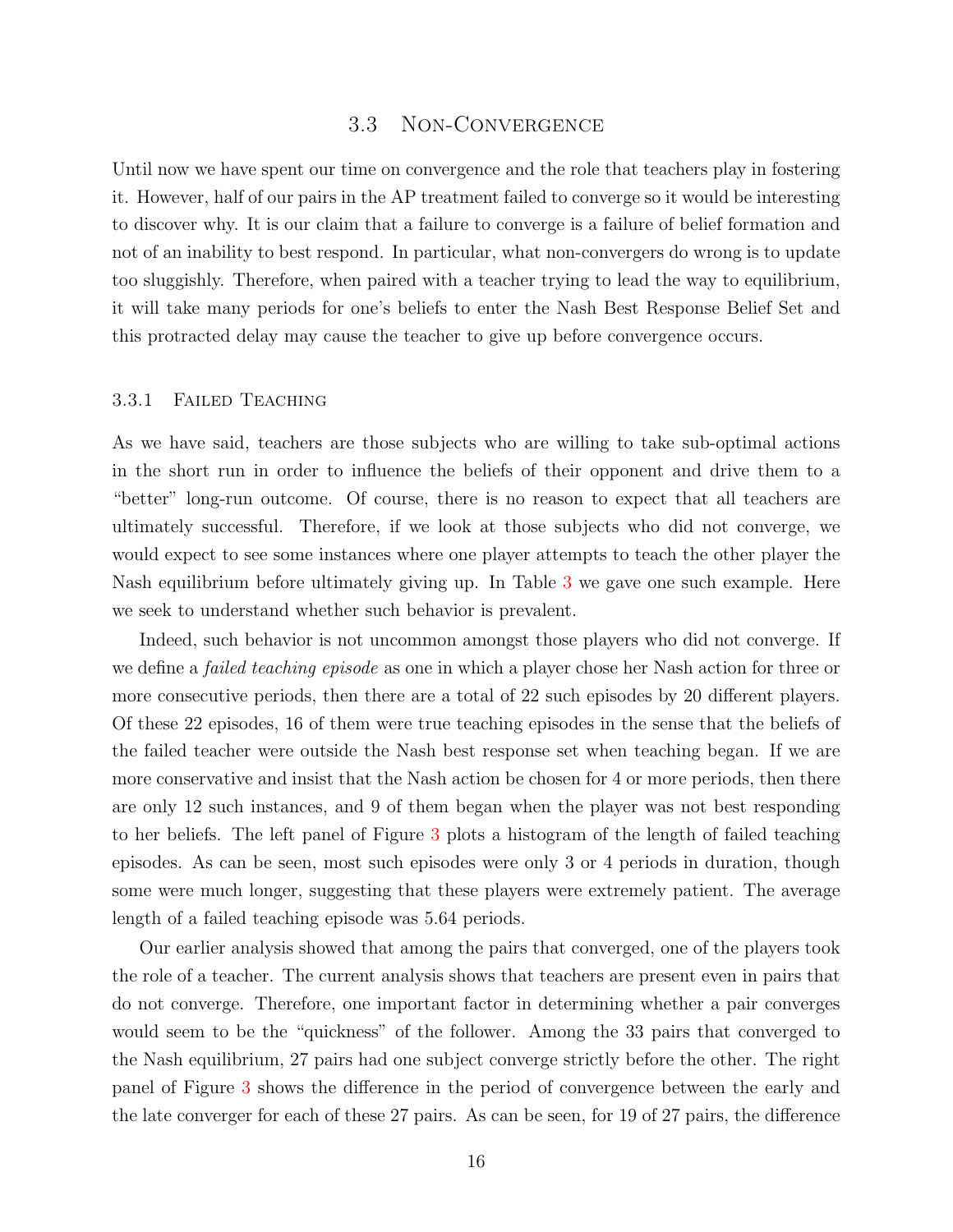<span id="page-16-0"></span>



is convergence period is 3 or fewer periods and the average difference in convergence period is 3.15 periods. Formally a t-test rejects the hypothesis that the length of failed teaching episodes is identical to the difference in convergence period  $(t_{47} = 2.48, p = 0.017).^{21}$  $(t_{47} = 2.48, p = 0.017).^{21}$  $(t_{47} = 2.48, p = 0.017).^{21}$  In other words, when a teacher is paired with a follower capable of learning quickly it is unlikely that the teacher will have to teach for more than 3 periods before convergence occurs. The fact that some teaching episodes lasted substantially more than 3 periods suggests that excessive sluggishness is an important part of the explanation for non-convergence.

**Remark 1.** Before moving on, we note that there were a number of instances in which players took the same (non-Nash) action repeatedly. However, what is striking about such behaviour is that it does not appear that there was an underlying teaching motive. In particular, of the 50 instances in which a player chose the same non-Nash action for 4 or more consecutive periods, in 36 of them the action was initially a best response to their stated beliefs. In contrast, in only 3 of the 12 instances in which the Nash action was chosen for four or more consecutive periods was it initially a best response to stated beliefs. This suggests that there

<span id="page-16-1"></span> $^{21}$ As can be seen in Figure [3,](#page-16-0) one subject played his/her Nash action for all 20 rounds. Even if we exclude this outlier, the difference is still statistically significant ( $p = 0.03$ ).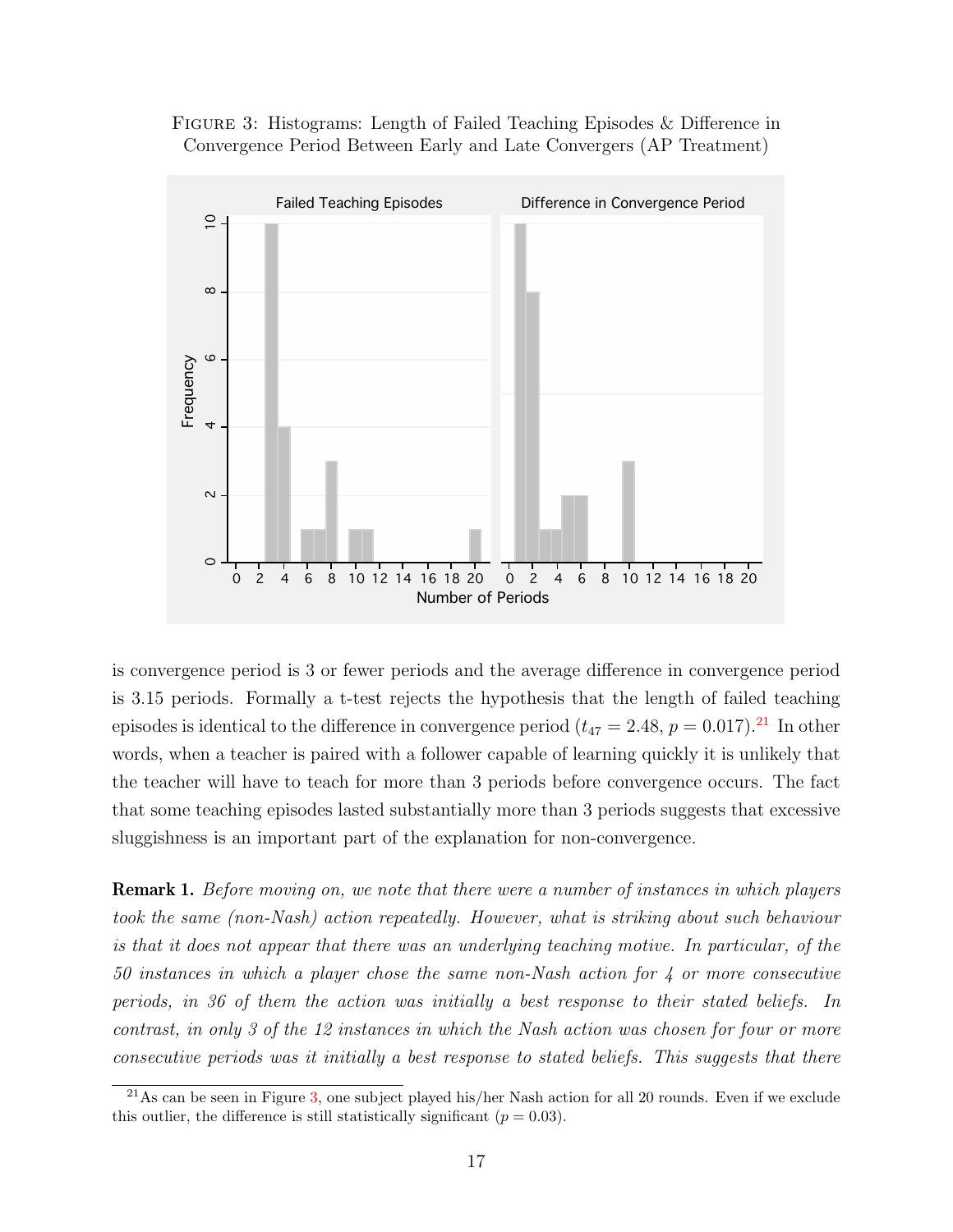is actually something special about the Nash action to a certain subset of players which leads them to choose it repeatedly despite it not being a best response.

#### 3.3.2 Hypotheses

To demonstrate that those subjects who do not converge do so largely because of a failure of beliefs to update quickly enough, we must show two things. First, that there is no difference in the frequency of best response between convergent and non-convergent players. Second, we must show that those subjects who do not converge do, in fact, update their beliefs more sluggishly. We consider the former first and state it formally as:

Non-Convergence Hypothesis: Subjects who do not converge to Nash equilibrium best respond with at least as great a frequency as do those subjects who do converge to Nash equilibrium.

As evidence in favour of this hypothesis, note that in the DSG game, those subjects who converged best responded 45.1% of the time (up to and including the period of convergence), while those subjects who did not converge actually best responded 52% of the time. Using a two sample proportions test, we are unable to reject the hypothesis that convergent and non-convergent players have the same best response rate  $(Z_{DSG} = 1.56, p = 0.118)$ . For the nDSG game, those subjects who converged best responded 48% of the time, while those who did not converge did so 60% of the time. In this game, there is a statistically significant difference between convergent and non-convergent players, but it actually goes is the *opposite* direction. That is, subjects who do not converge actually have a higher best response rate  $(Z_{nDSG} = 3.13, p < 0.01)$ . Although we cannot conclusively say that an inability to best respond does not contribute to non-convergence, the fact that subjects who do not converge best responded with at least as high a frequency as those who did converge, suggests that the primary explanation for non-convergence lies elsewhere.

We will go into more detail about this in the next subsection but before we do let us pause and take a look at the beliefs of subjects who did and did not converge. Consider Figure [4](#page-18-0) where we present the simplex of beliefs and the time paths of beliefs of two subjects — one that *did not* converge to the Nash equilibrium, while the other did converge to the Nash equilibrium. The subjects depicted both played the nDSG game and were in the role of the column player. In both subfigures, the point  $(0,0)$  represents the case in which a player holds degenerate beliefs that her opponent will play his Nash strategy. The beliefs on the two non-Nash actions are then given by a point in the  $(x, y)$  plane and the area enclosed by the dashed line represents the Nash Best-Response Set. That is, if beliefs lie inside this set, it is a best response for the player to choose her Nash action. The numbers beside each point denote the period in which the subject held those particular beliefs.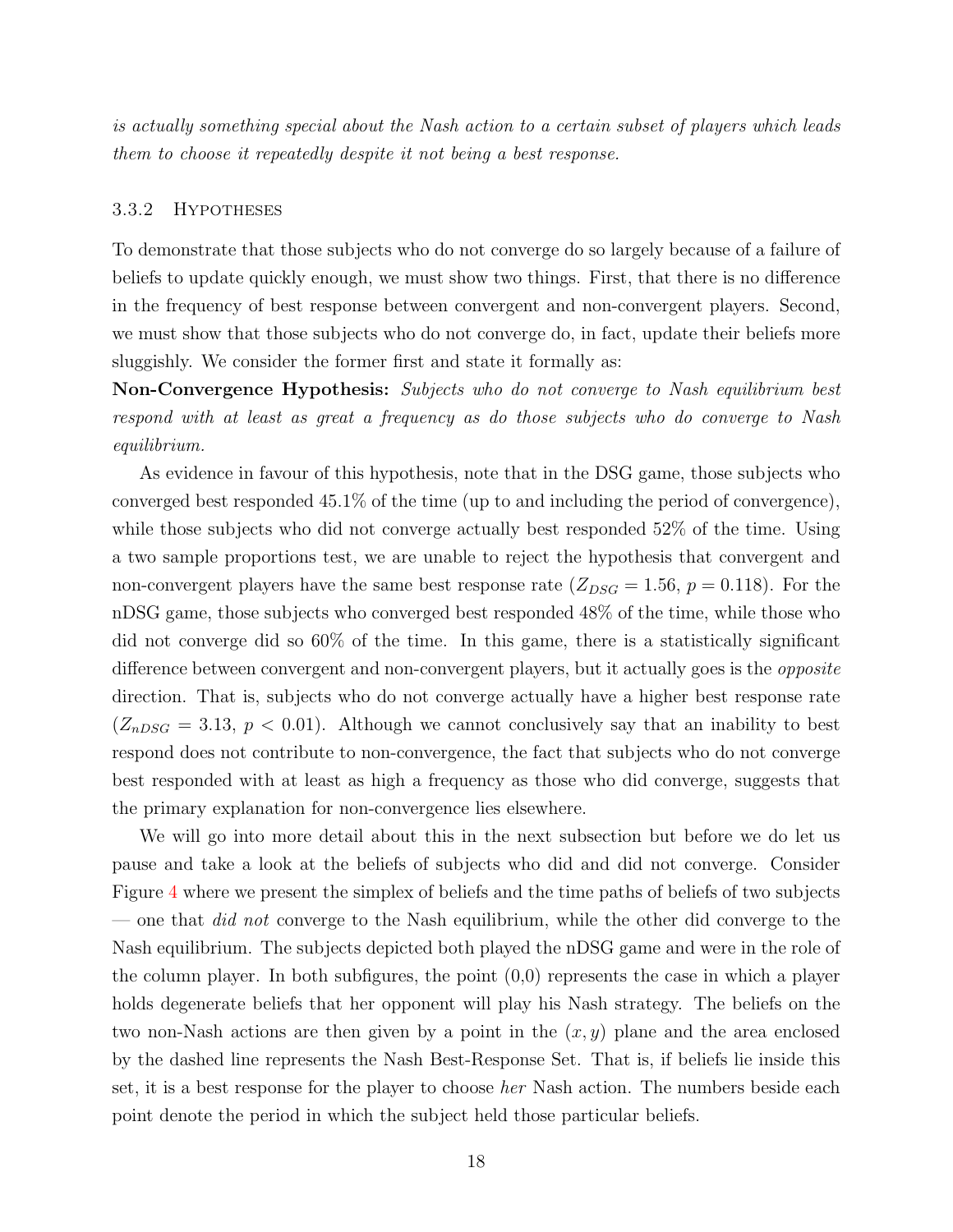<span id="page-18-0"></span>Figure 4: Sequence of Beliefs for a Non-Converging Player and a Converging Player

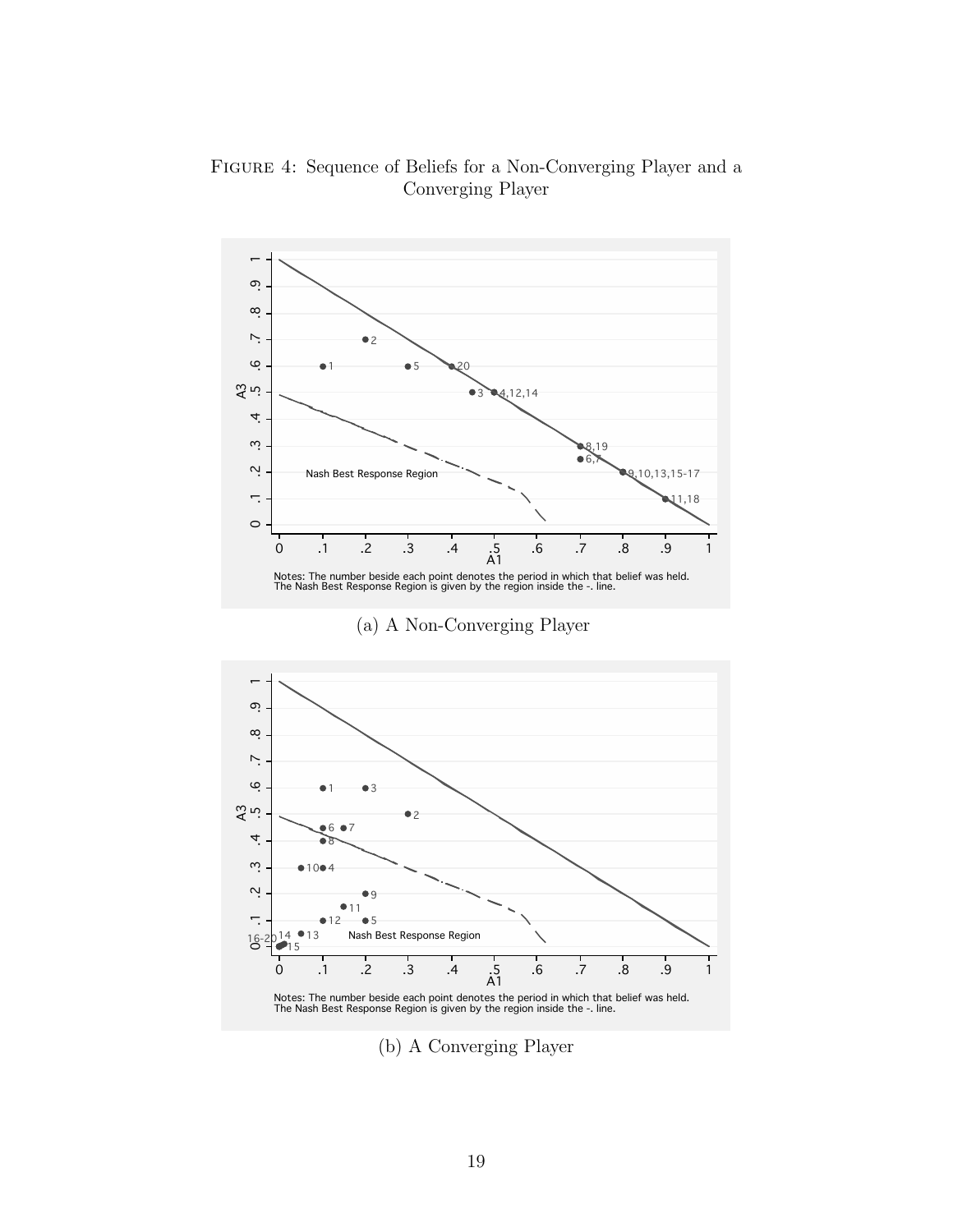As can be seen, for the player who did not converge, her beliefs actually *never* entered the Nash Best Response Set. In other words, if subjects are capable of best responding and best respond to the beliefs we elicited, then this is clear proof that failure to converge is a result of a failure in beliefs and not in actions. In contrast, the bottom panel of Figure [4](#page-18-0) shows the sequence of beliefs for a typical subject that did converge. Here, after some initial periods outside the Nash Best Response Set, the beliefs of the subjects enter the set and very shortly become degenerate.

The subjects depicted in Figure [4](#page-18-0) are the rule and not the exception: there is a dramatic difference in the frequency with which beliefs enter the Nash Best Response Set when comparing pairs that converged to those that did not. For convergent pairs their beliefs were in the Nash Best Response Set 79.7% and 68.0% of the time in the DSG and nDSG games, respectively, while for non-convergent pairs these same percentages were 18.7% and 12.5%, respectively. This is strong evidence that the beliefs of those players who do not converge to Nash equilibrium spent very little time inside the Nash Best Response Set.

## <span id="page-19-1"></span>3.4 A Formal Analysis of Convergence and Non-Convergence

The results above indicate that the belief formation process is a key element in whether player pairs converge. What appears to be important for convergence is a teacher along with a follower who updates quickly. In order to test this hypothesis, we must first define a metric for how quickly subjects update their beliefs.

The simplest metric one can use for measuring how quickly subjects update their beliefs upon receiving new information is due to [Cheung and Friedman](#page-33-7) [\(1997\)](#page-33-7). In that paper, the authors assume that subjects form beliefs based on historical data with geometrically declining weights. That is, more recent information is weighted more heavily than is older information. More formally, we denote by  $\Gamma_i^k(t+1)$  play *i*'s belief that his opponent will choose strategy k in period  $t + 1$ , and we write this as:

<span id="page-19-0"></span>
$$
\Gamma_i^k(t+1) = \frac{1_t(a_k^j) + \sum_{u=1}^{t-1} \gamma^u 1_{t-u}(a_j^k)}{1 + \sum_{u=1}^{t-1} \gamma^u}.
$$
\n(1)

Here  $1_t(a_k^j)$  $\mathcal{L}_k^j$  is an indicator function which takes on the value of 1 when j plays action k in period t and 0 otherwise.

The lone parameter,  $\gamma$ , captures the rate at which new information is incorporated into a player's belief. Specifically, when  $\gamma = 0$ , player *i* believes that his opponent will choose the same action in period  $t + 1$  as she did in period t. Such extreme beliefs are called *Cournot* beliefs: a subject with such beliefs discards all but the most recent observation. At the other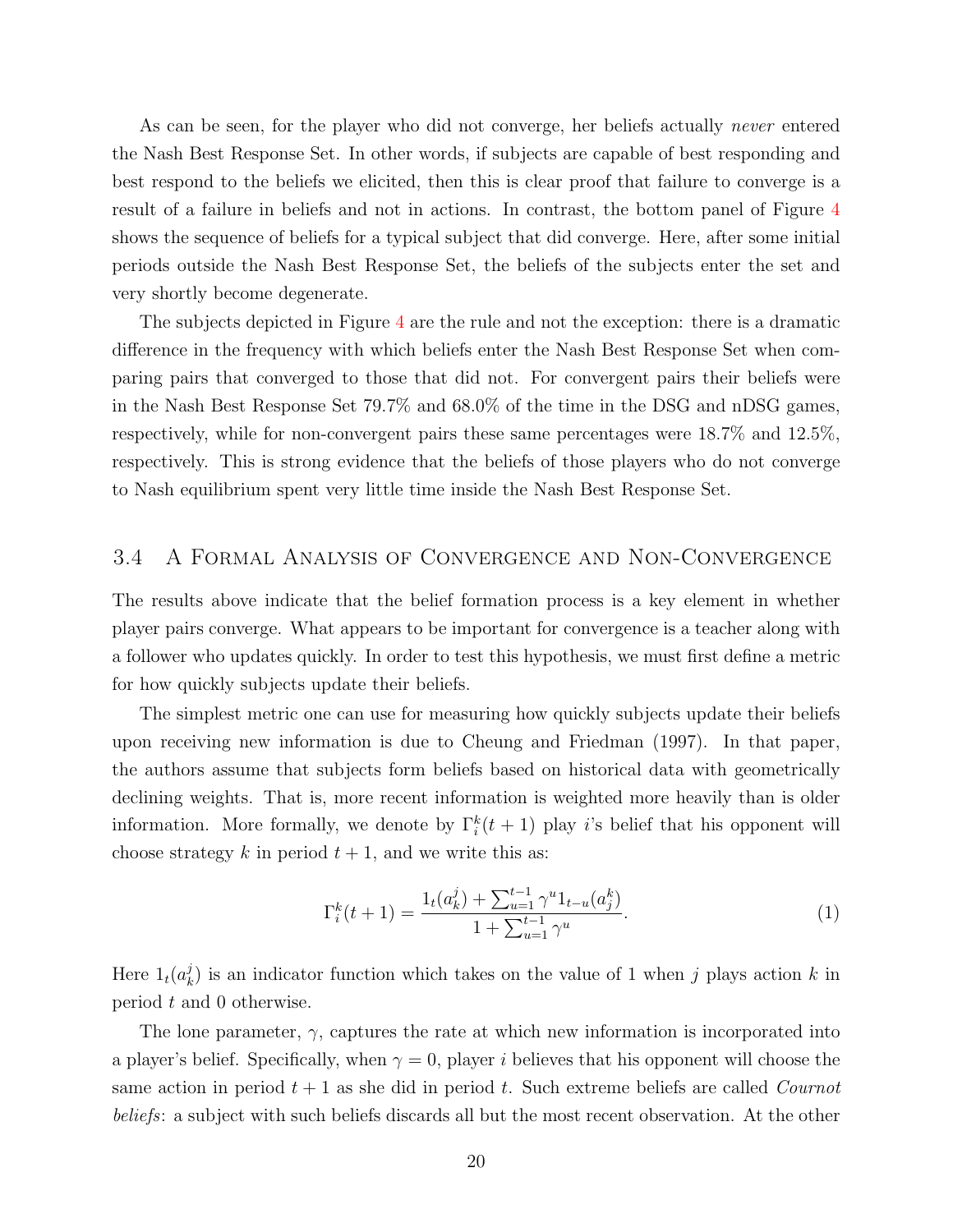extreme, when  $\gamma = 1$ , the beliefs about any given strategy are simply given by the empirical frequency with which that strategy has been chosen in the past and each observation is given equal weight. These beliefs are called *fictitious-play beliefs*. Therefore, the closer  $\gamma$  is to 1, the more *slowly* do beliefs respond to new information, while the closer  $\gamma$  is to 0, the more quickly do beliefs respond to new information.

To explain the relationship between the  $\gamma$  and pair convergence consider a teacher playing the Nash equilibrium for a couple of periods. If her opponent has a relatively low  $\gamma$ , her opponent's beliefs will rapidly enter the best response set. If her opponent also best responds to his beliefs, then the game will converge. On the other hand, if the teacher's opponent has a relatively high  $\gamma$ , then his beliefs will update only very slowly in response to teaching and may not enter the Nash Best Response Set before the teacher gives up teaching. In such a case the game will not converge. Since many games, including those that do not converge, have teachers, one might conjecture that what separates successful from unsuccessful teaching is the  $\gamma$  of the follower in the pair. If the follower has a low  $\gamma$  and the teacher is persistent, then we expect convergence while if the follower has a high  $\gamma$ , then we expect convergence to be less likely. These facts allow us to state our first convergence hypothesis:

Convergence Hypothesis 1a — The  $\gamma$  distribution: The distribution of  $\gamma$ 's for nonconvergers stochastically dominates the distribution of  $\gamma$ 's for followers (late convergers).

To estimate the  $\gamma$  used by each subject we take the sequence of elicited beliefs  ${b_{i,t}}_{t=1}^{20}$ for each player i over the 20 periods of the experiment and compare it to what that sequence would have been if the subject formed their beliefs using the Cheung-Friedman belief model which would produce, for a given  $\gamma$ , a sequence of beliefs denoted as  $\{b_{i,t}(\gamma)\}_{t=1}^{20}$ . We estimate  $\gamma$  by searching for that  $\gamma$  that minimizes the sum of squared prediction errors. That is, given a sequence of choices,  ${b_{i,t}}_{t=1}^{20}$  we find the  $\gamma \in [0,1]$  that minimizes:

$$
SSE(\gamma) = \sum_{t=1}^{20} \sum_{k=1}^{3} (b_{i,t}^{k} - b_{i,t}^{k}(\gamma))^{2}
$$
 (2)

where we sum over all periods  $t = 1, \ldots, 20$  and all three possible actions  $k = 1, 2, 3$ .<sup>[22](#page-20-0)</sup>

In Figure [5,](#page-21-0) we present the cumulative distributions of our estimates of  $\gamma$  for each subject. The results are separated by game (DSG and nDSG) and also by players' status as either a non-converger or a follower (late converger). First observe that, for both games, when comparing the distributions of  $\gamma$  for followers and non-convergers, there is a clear pattern of first-order stochastic dominance. Indeed, the distribution of  $\gamma$  is skewed towards much higher values for non-convergers. Moreover, for both the DSG and the nDSG game, there is

<span id="page-20-0"></span> $22$ To obtain our estimates, we used the Differential Evolution optimization procedure, as implemented in MATLAB, proposed by [Storn and Price](#page-35-3) [\(1997\)](#page-35-3).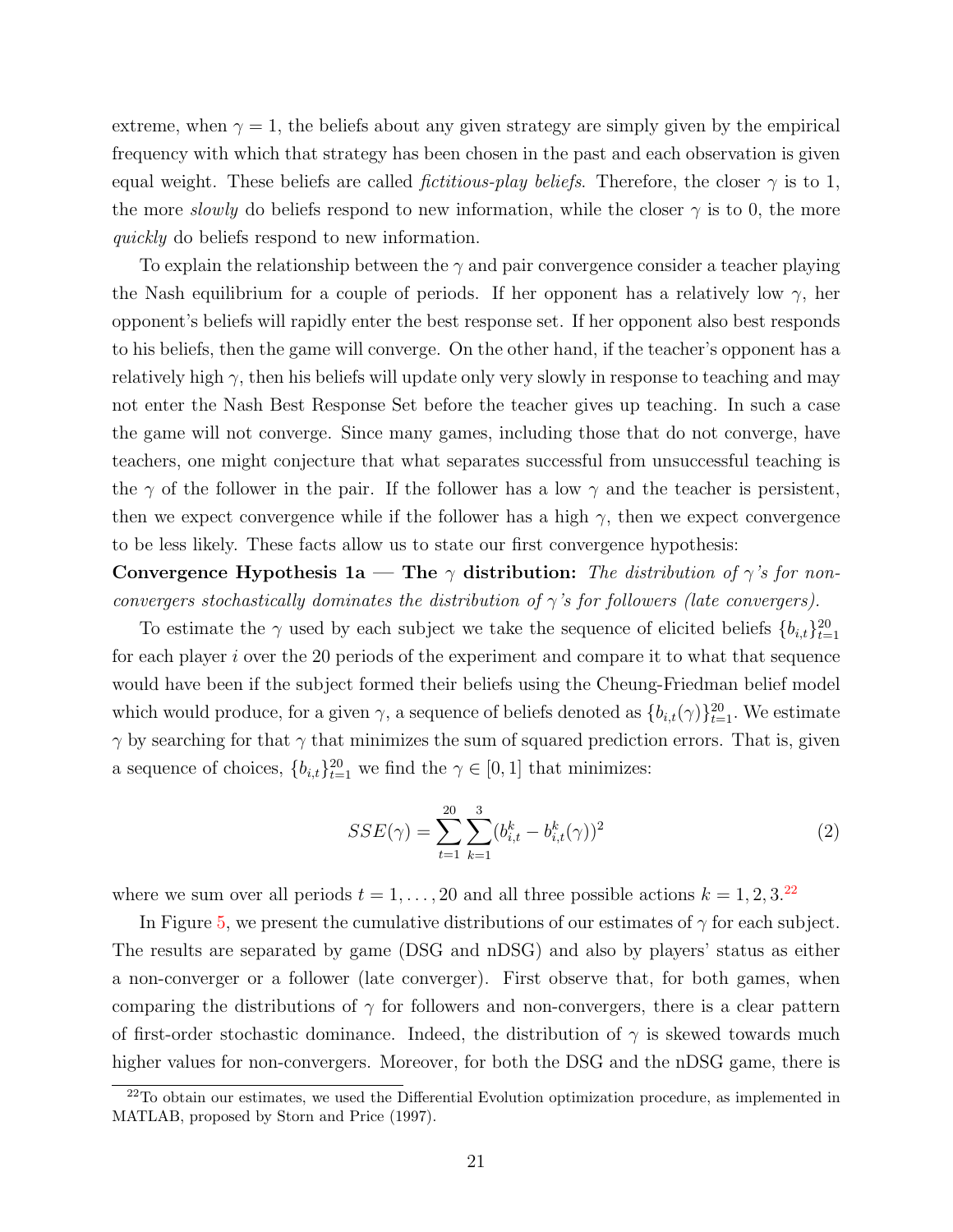<span id="page-21-0"></span>

FIGURE 5: Empirical Distributions of  $\gamma$ : AP Treatment

TABLE 7: One-Sided Hypothesis Tests for the Estimates of  $\gamma$ 

<span id="page-21-1"></span>

|                        |              | DSG Game   |       | nDSG Game                               |           |
|------------------------|--------------|------------|-------|-----------------------------------------|-----------|
|                        |              |            |       | Non-Convergers Followers Non-Convergers | Followers |
| Test of Means          | μ            | 0.848      | 0.556 | 0.848                                   | 0.617     |
|                        |              | $3.57***$  |       | $3.33***$                               |           |
| Mann-Whitney           | $\mathcal Z$ | $2.91***$  |       | $2.71***$                               |           |
| Kolmogorov-Smirnov $D$ |              | $0.480***$ |       | $0.388**$                               |           |

∗∗∗ significant at 1%; ∗∗ significant at 5%. Reported significance levels are based on one-sided alternative hypotheses.

a mass of subjects with  $\gamma$  estimated to be 1. What looks like first-order stochastic dominance in the figure is supported statistically, for both games, via one-sided Kolmogorov-Smirnov tests, which are reported in Table [7.](#page-21-1) As can be seen, for the DSG game, we can reject the hypothesis that the distributions of  $\gamma$  are the same for followers and non-convergers in favour of the alternative that the distribution of  $\gamma$  for non-convergers first-order stochastically dominates the distribution of  $\gamma$  for followers at the 1% level. For the nDSG game, we reach the same conclusion, though the significance level is only 5%. Table [7](#page-21-1) also reports test statistics for a t-test of means, as well as the Mann-Whitney test. In all cases, we easily reject the respective null hypotheses that the populations are the same. We take this as substantial evidence in favour of Convergence Hypothesis 1a.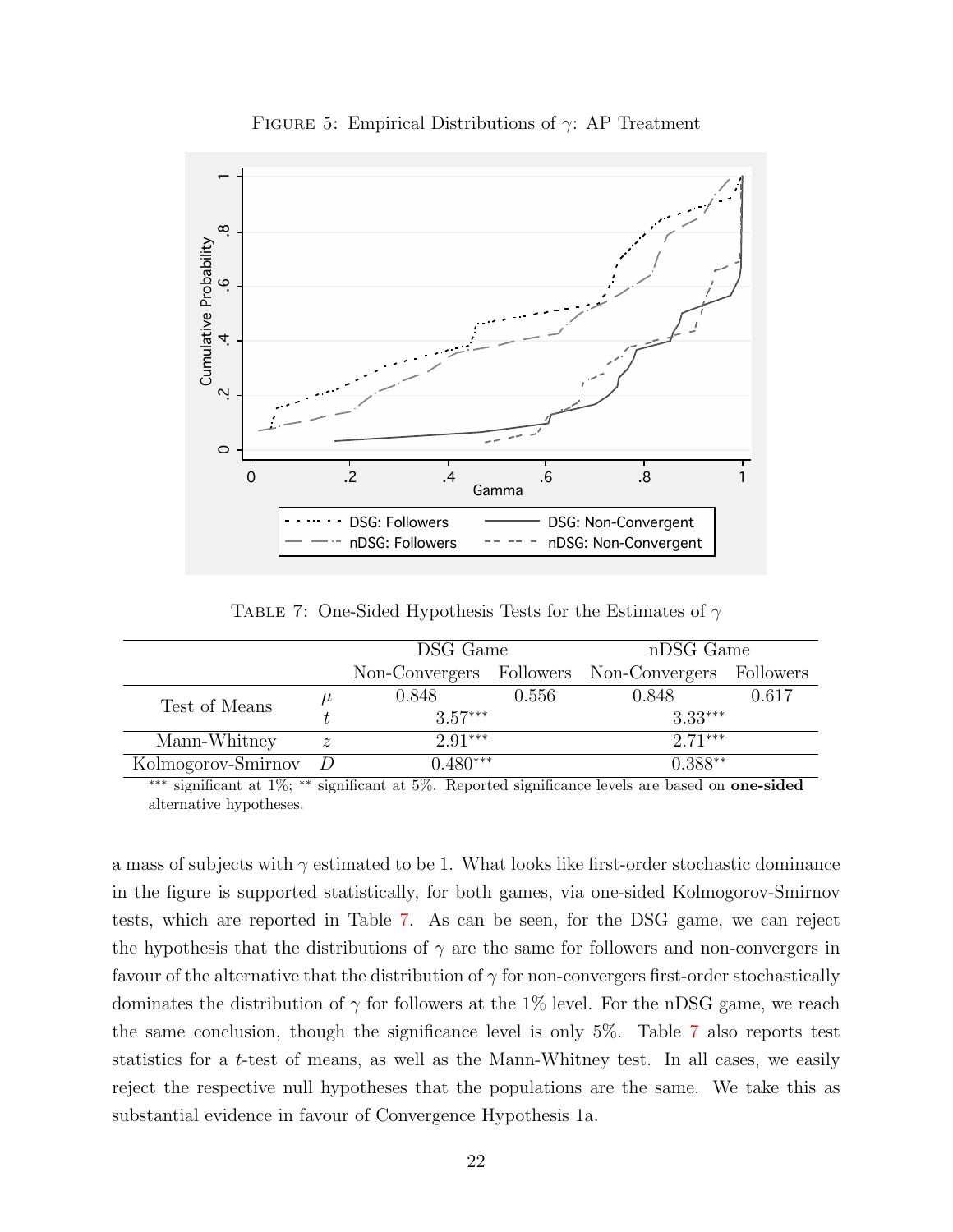While we prefer to focus on individual level data, we can also conduct a similar exercise pooling across players and estimate  $\gamma$  jointly with the subjects' stochastic best response precision. Since we also argue that a failure to converge is not a failure of best responding, we estimate a model of  $\gamma$ -weighted beliefs with stochastic best response. More precisely, using the beliefs defined by  $(1)$ , if we define the expected utility of choosing action k in period t as  $\mathbb{E}_t[\pi(a_k, a_{-i})] + \epsilon_k$ , for  $k = 1, 2, 3$ , where  $\epsilon_k$  has a Type I extreme value distribution, with  $\epsilon_i$  and  $\epsilon_j$  for  $i \neq j$  independently distributed, then we can define the probability that action  $k$  will be chosen in period  $t$  as:

$$
\Pr[A_t = k] = \frac{\exp(\lambda \mathbb{E}_t \pi[(a_k, a_{-i})])}{\sum_j \exp(\lambda \mathbb{E}_t[\pi(a_j, a_{-i})])}
$$
(3)

where  $\lambda$  measures the precision with which this player best responds.

Our convergence hypothesis can then be restated and expanded to include both  $\gamma$  and  $\lambda$ . Before stating our hypothesis or discussing results, it is important to make clear our purpose with this exercise. Our underlying theme throughout the paper is that two features help convergence: First, the presence of a player who understands the Nash equilibrium and tries to influence the beliefs of his/her opponent, even if it means choosing actions which are not a best response to static beliefs. Such players we have called teachers. Second, the opponent of the teacher must be a sufficiently fast learner for, if not, the teacher will give up and return to static best responses before the game has converged. Our above analysis has shown that there are teachers present in virtually all games that converged and also in many of the games that did not converge. Therefore, if our conjectures are correct, then what separates those who converge from those who do not is the speed at which beliefs are updated. Thus, it makes sense for us to examine the behavior of two groups: followers (aka late convergers) and non-convergers. In order to be consistent with our conjectures, we would expect to find that  $\gamma$  is lower for followers than for non-convergers (i.e., followers update their beliefs more quickly than non-convergers) and that  $\lambda$  is the same for both groups (i.e., both followers and non-convergers best respond equally as well). We state this formally as:

Convergence Hypothesis 1b — The joint  $\gamma/\lambda$  hypothesis: The estimate,  $\gamma^{FOL}$ , for followers should be less than the estimate,  $\gamma^{NC}$ , for non-convergent players. Moreover, the estimated  $\lambda$ 's should not be different.

We test this hypothesis on the pooled data of all subjects in each treatment. However, there is some question about what the appropriate sample to use in the estimation is. After a pattern of convergence has been well established, virtually all subjects are best responding to their stated beliefs. Therefore, when comparing  $\lambda$  between convergent and non-convergent players, we feel that it doesn't make sense to include a lot of post-convergence periods.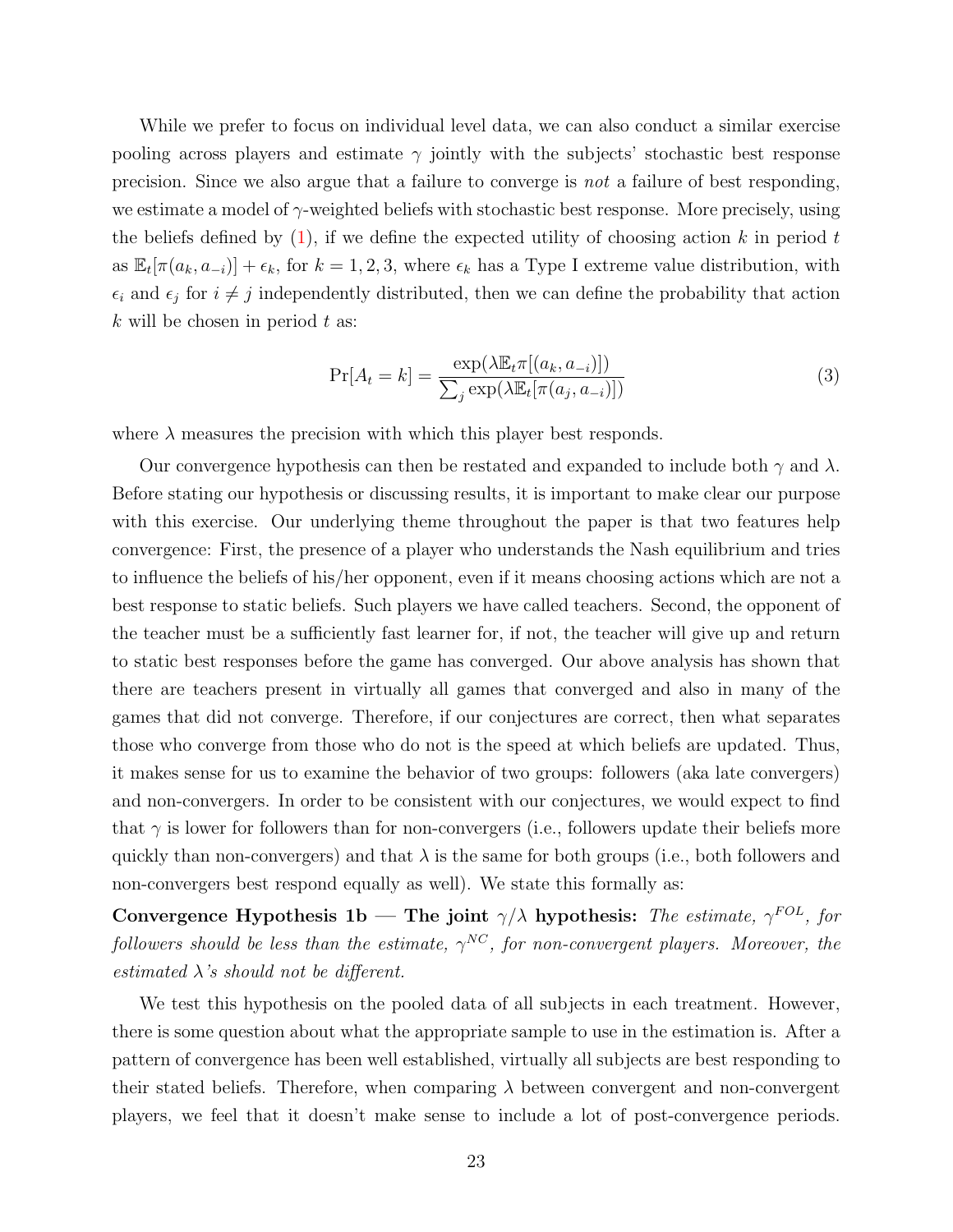Therefore, for this comparison, we estimate the model using only data up to and including two periods after convergence.<sup>[23](#page-23-0)</sup> On the other hand, the dependence on history of beliefs, and hence on  $\gamma$ , still seems important, even after convergence has occurred. Therefore, for this comparison, we will make use of the full sample.

<span id="page-23-1"></span>

|                  | DSG (FOL)  |           | DSG (NC) | $nDSG$ (FOL) |           | $nDSG$ (NC) |
|------------------|------------|-----------|----------|--------------|-----------|-------------|
|                  | conv. $+2$ | all data  |          | conv. $+2$   | all data  |             |
| $\lambda$        | 0.043      | 0.098     | 0.033    | 0.051        | 0.096     | 0.048       |
|                  | (0.0091)   | (0.0269)  | (0.0036) | (0.0111)     | (0.0134)  | (0.0037)    |
|                  | 0.423      | 0.503     | 0.913    | 0.497        | 0.608     | 0.727       |
| $\gamma$         | (0.1210)   | (0.0876)  | (0.0788) | (0.0799)     | (0.0550)  | (0.0567)    |
| $\boldsymbol{n}$ | 126        | 260       | 600      | 151          | 280       | 640         |
| LL               | $-126.41$  | $-216.15$ | $-623.9$ | $-137.91$    | $-187.44$ | $-620.28$   |

TABLE 8: Estimates of  $\gamma \& \lambda$ :  $\gamma$ -weighted beliefs with Stochastic BR<sup>†</sup>, <sup>‡</sup>

† Standard Errors are generated via a jack-knife procedure: For each of 150 replications, we randomly drew (without replacement) a sample of approximately 70% of the players and estimated the model for  $\gamma$  and  $\lambda$ . ‡ NC: non-convergent pairs; FOL: followers.

The reader can see that Table [8](#page-23-1) lends support to Convergence Hypothesis 1b. Pooling the data across both followers and non-convergers, we are able to conduct a series of likelihood ratio tests on the estimated parameters. First, compare the estimates of  $\lambda$  for followers and non-convergers. For the DSG game, a likelihood ratio test gives a test statistic of  $\chi_1^2 = 0.925$ , while for the nDSG game, the same test statistic is 0.075. Therefore, in both games, we see that the estimates  $\lambda$  are statistically indistinguishable.<sup>[24](#page-23-2)</sup>

Now consider the estimates for  $\gamma$ . First observe that, whether we use the full sample or only the restricted sample, for both games the estimate of  $\gamma$  for followers is less than the estimate for non-convergers. In terms of statistical significance, using the full sample, for the DSG game, we have a likelihood ratio test statistic of 8.02, which is highly significant. In contrast, for the nDSG game, the same test statistic is only 2.22, which is not significant at the 5% level. Interestingly, if we use only the restricted sample, then the difference between non-convergers and followers is also significant  $(\chi_1^2 = 4.05)$  at the 5% level. This would seem to be due to the fact that  $\gamma$  is actually smaller when we use the restricted sample, though we do not have an adequate explanation for why this would be so.

<span id="page-23-0"></span><sup>&</sup>lt;sup>23</sup>Although two periods post convergence is somewhat arbitrary, we feel that it gives subjects time to recognize that convergence has been achieved, but is still short enough so that the estimates of  $\lambda$  are not inflated by a lot of post-convergence best responses. Whether we use data up to convergence or two periods post-convergence, the results do not qualitatively differ.

<span id="page-23-2"></span><sup>&</sup>lt;sup>24</sup>Using all the data to compare the estimates of  $\lambda$ , the  $\lambda$ 's of followers and non-convergers are statistically different. Specifically, for the DSG and nDSG games, respectively,  $\chi_1^2(DSG) = 40.04$  and  $\chi_1^2(nDSG) = 26.51$ .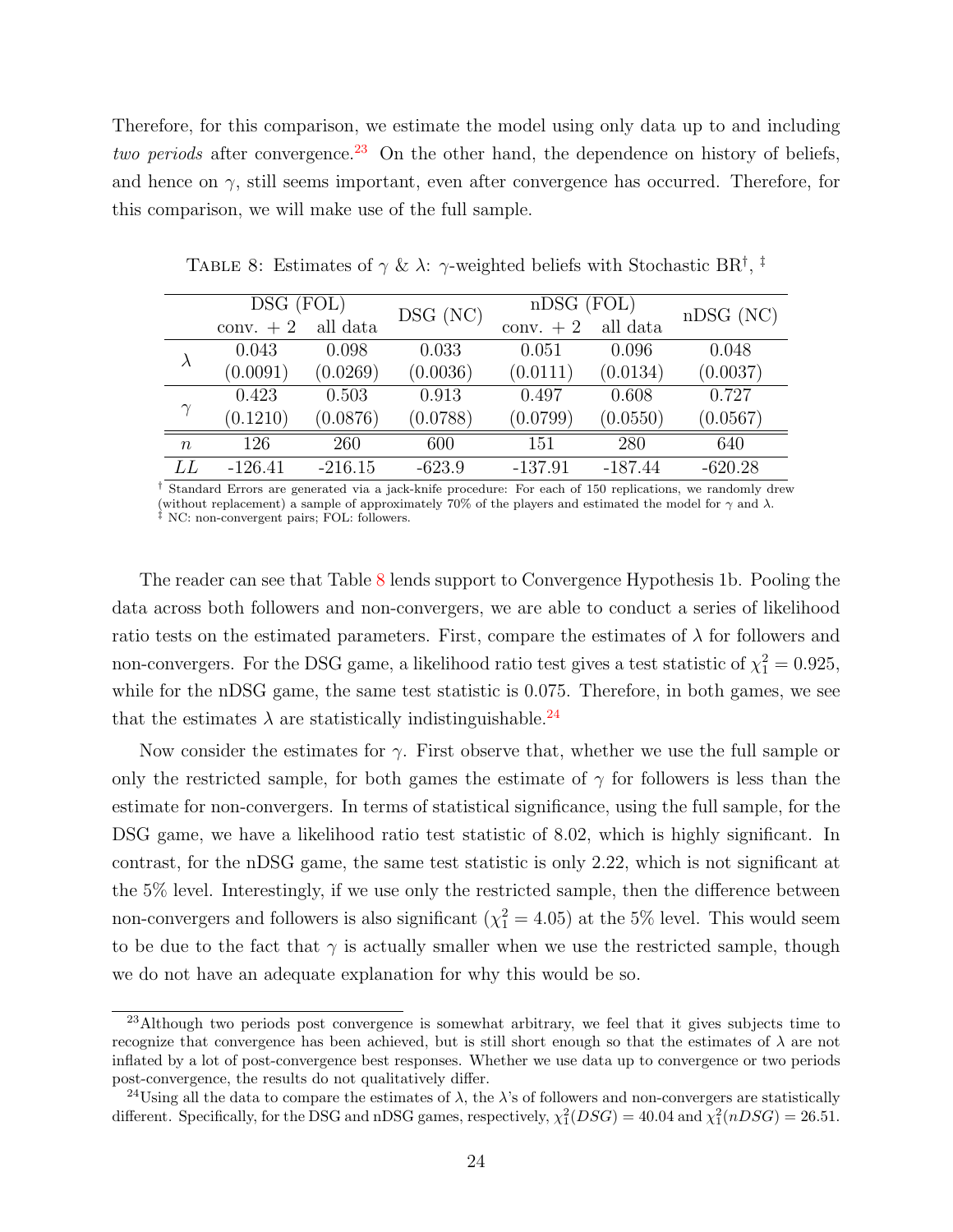# <span id="page-24-0"></span>4 Robustness: Other Treatments & Experiments

# 4.1 Games Used in Other Experiments

We now investigate the robustness of our findings, and show that our results are transferable to other environments, by using data from experiments run by other investigators using an experimental design similar to ours but employed on games with different structures. We first present the games we will discuss and then analyze them using our teaching hypothesis.

Terracol and Vaksmann (2009). In a closely related paper, [Terracol and Vaksmann](#page-35-2) [\(2009\)](#page-35-2) had subjects play the game in Figure [6](#page-24-1) for 30 rounds in fixed pairs. This game has three pure strategy equilibria, which are marked in bold. The equilibrium at  $(X, X)$  is in weakly dominated strategies; however, this equilibrium can be seen as a kind of compromise since both players receive there second highest equilibrium payoff. Hence, this game is fundamentally different from the  $3 \times 3$  games used in our experiment.

<span id="page-24-1"></span>Figure 6: The Terracol and Vaksmann Game

| X | 40,52  | 22, 46 | 40,52  |
|---|--------|--------|--------|
|   | 35, 40 | 10, 20 | 44, 46 |
| Z | 40,52  | 30,60  | 40,52  |

Hyndman, Terracol and Vaksmann (2009). In a follow-up paper to ours and [Ter](#page-35-2)[racol and Vaksmann](#page-35-2) [\(2009\)](#page-35-2), [Hyndman et al.](#page-34-4) [\(2009\)](#page-34-4) study the incentives that subjects have to teach their opponent to play a particular Nash equilibrium. They study four different  $2 \times 2$  coordination games, each with two Pareto rankable equilibria and a mixed strategy equilibrium. The games are on display in Figure [7.](#page-25-0) The incentives for the row player to teach are varied on two dimensions, while those of the column player are held constant. The two dimensions studied are the so-called *teaching premium* and the *teaching cost*. The teaching premium represents the gain to a player by moving from the inefficient to the efficient equilibrium, while the teaching cost captures the loss to a player who chooses action  $X$ even though it is not a best-response. In Figure [7,](#page-25-0) the first letter below each game indicates whether the teaching premium was high or low, while the second letter indicates whether the teaching cost was high or low. The authors' hypothesis is that the prevalence of teaching should be increasing in the teaching premium and decreasing in the teaching cost.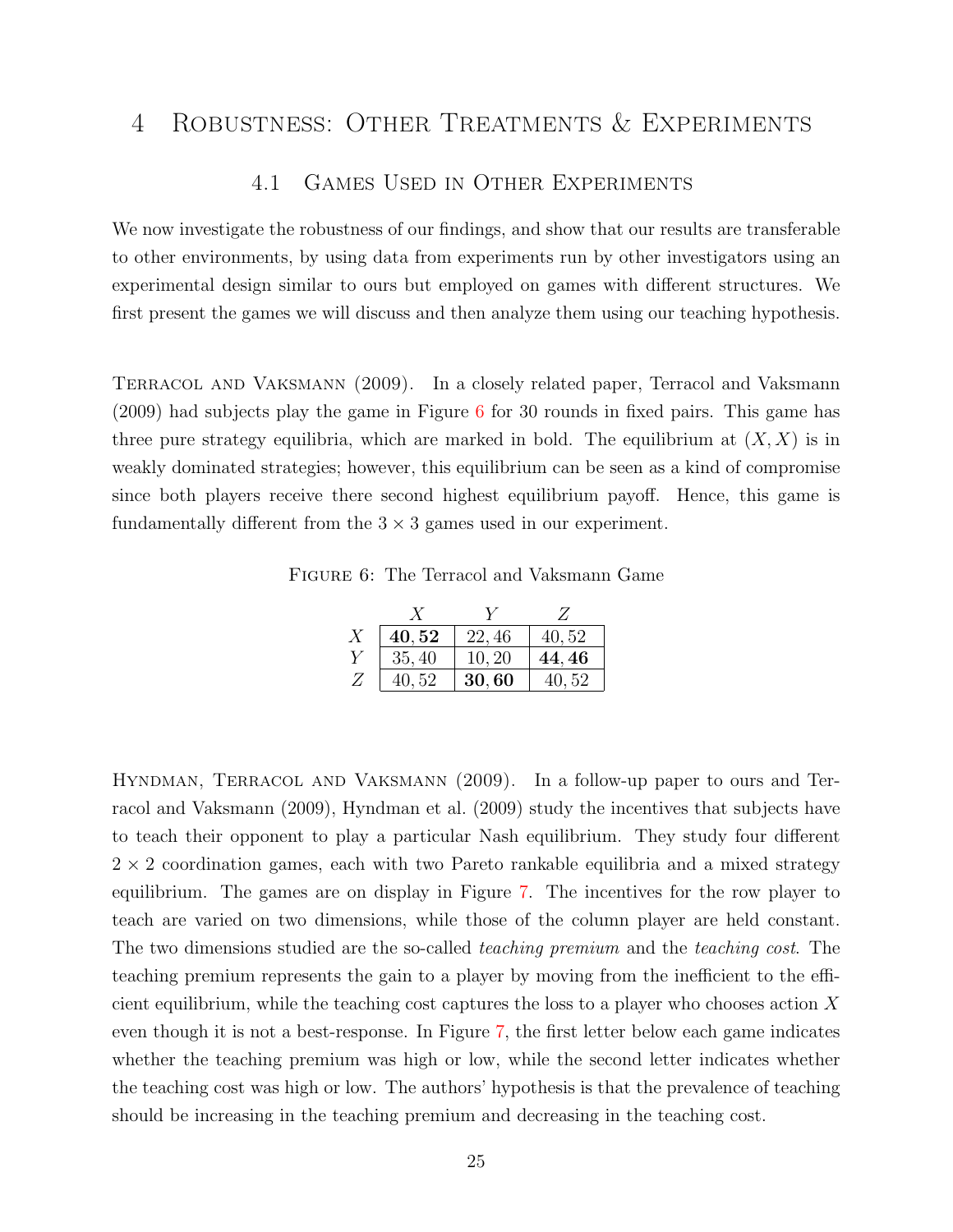|   | X                | Y     |   | $\boldsymbol{X}$  |        |
|---|------------------|-------|---|-------------------|--------|
| Х | 40, 45           | 8,37  | X | 40, 45            | 0,37   |
|   | 39,0             | 12,32 |   | 37,0              | 12, 32 |
|   | (HL)             |       |   | (HH)              |        |
|   |                  |       |   |                   |        |
|   | $\boldsymbol{X}$ | Y     |   | $\boldsymbol{X}$  | Y      |
| Х | 20, 45           | 8,37  | X | 20,45             | 0,37   |
|   | 19,0             | 12,32 |   | $\overline{17},0$ | 12,32  |

<span id="page-25-0"></span>Figure 7: Games From Hyndman, Terracol and Vaksmann (2009)

<span id="page-25-1"></span>FEHR, KÜBLER AND DANZ (2009). The authors use a similar design to study the evolution of strategic behavior in a repeated game, which is given in Figure [8.](#page-25-1) Notice that this game has a unique pure strategy Nash equilibrium at  $(X, X)$ , which is attainable through the iterated deletion of strictly dominated actions. Unlike our dominance solvable game, however, the Nash equilibrium is Pareto dominated by  $(Z, Z)$ . Note that Z is also the column player's Stackelberg action, while the row player's Stackelberg action is X.

FIGURE 8: The Fehr, Kübler and Danz Game

| Х | 78,68  | 72, 23 | 12, 20 |
|---|--------|--------|--------|
|   | 67,52  | 59,63  | 78, 49 |
| Z | 21, 11 | 62,89  | 89,78  |

# 4.2 Results From Other Experiments

As can be seen, the above six games used in the other experiments have very different characteristics than the games we chose to study. As such, by studying their data, we can hope to see whether teaching is present in games with other properties and, if so, whether what subjects attempt to teach differs across these games.

Tables [9](#page-26-0) and [10](#page-26-1) replicate our earlier analysis of the AP treatments for these six games. Examining convergence rates, we see that after 20 periods, very few pairs managed to converge to a Nash equilibrium in [Terracol and Vaksmann](#page-35-2) [\(2009\)](#page-35-2), while after 30 periods, almost half of the subjects converged to an equilibrium. Thus, the presence of multiple Pareto incomparable equilibria seems to make convergence more difficult. In the [Hyndman et al.](#page-34-4) [\(2009\)](#page-34-4) games, we see that the highest convergence rate (to the efficient equilibrium) was achieved when teaching was easiest (low cost, high premium), and the lowest convergence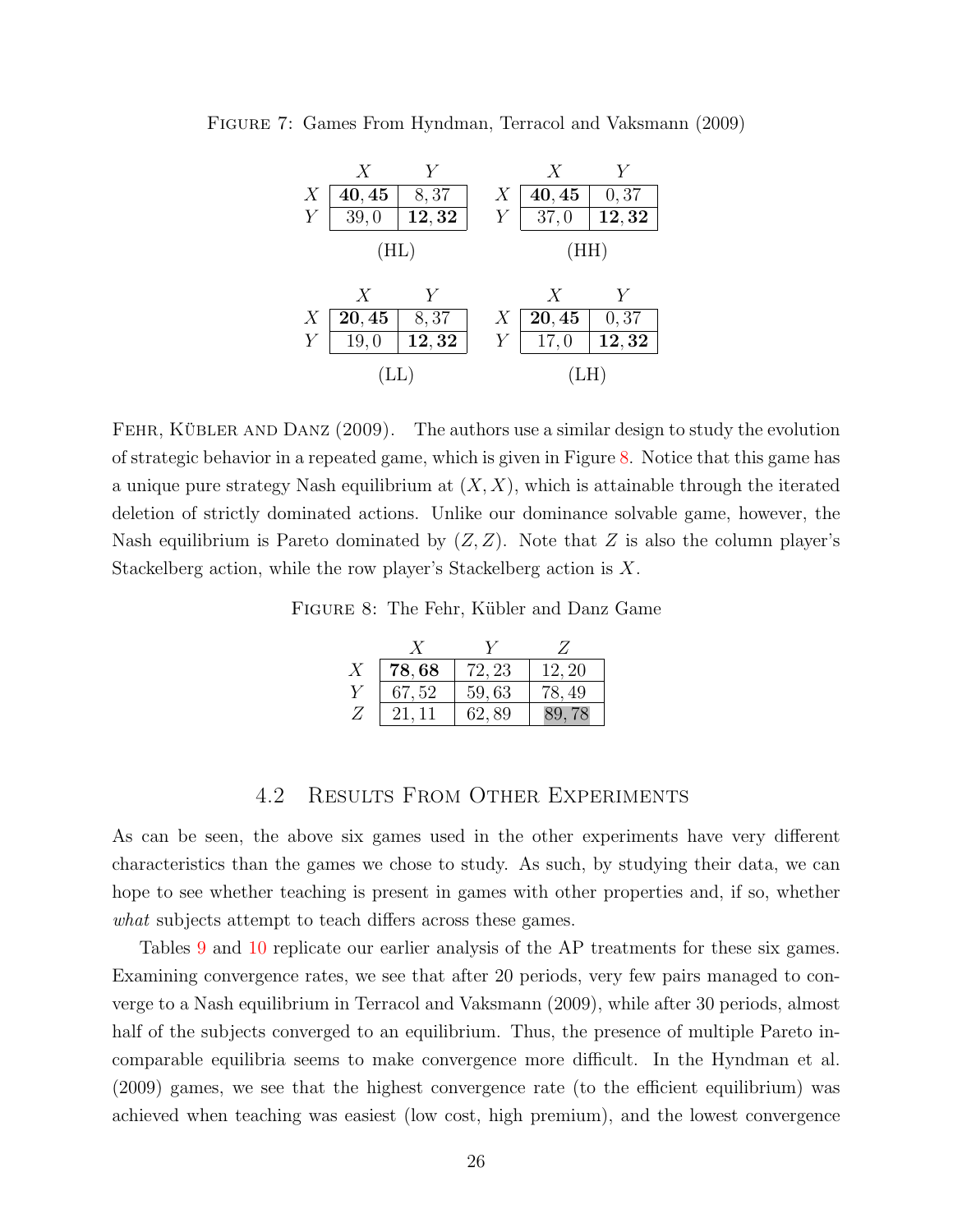<span id="page-26-0"></span>

|                           |            | TV   | $HTV^{\ddagger}$ |                |           |      | <b>FKD</b> |                   |  |
|---------------------------|------------|------|------------------|----------------|-----------|------|------------|-------------------|--|
|                           | Periods    |      | HL               | HH .           | LL        | LH   |            | $(Z,Z)^{\dagger}$ |  |
| % of Pairs Converging     | $(20$ Per) |      | 17.6 52.9        | 37.5 42.1 26.7 |           |      | 25.9       | 22.2              |  |
| % of Pairs Converging     | $(30$ Per) | 52.9 | <b>NA</b>        | NA             | NA        | ΝA   | NA         | <b>NA</b>         |  |
|                           | $1 - 10$   | 40.6 | 52.4             | 57.2           | 58.2      | 53.0 | 24.1       | 43.7              |  |
| Frequency of Nash Actions | $11-20$    | 40.3 | 61.8             | 55.3           | 58.9      | 42.0 | 30.7       | 43.5              |  |
|                           | $21 - 30$  | 42.9 | ΝA               | NΑ             | <b>NA</b> | NA   | NΑ         | N A               |  |

Table 9: Results From Other Experiments: Convergence

‡ We report only convergence to the Pareto efficient equilibrium. For each treatment, respectively, 17.6%, 25%, 15.8% and 40% of the pairs converged to the Pareto inefficient equilibrium.

† In all groups, the column player had a last-period deviation to the static best-response.

rate was achieved when teaching was most difficult (low premium, high cost). In terms of convergence to the inefficient equilibrium, the highest convergence rate (40%) occurs when teaching is most difficult. Finally, in [Fehr et al.](#page-34-5) [\(2009\)](#page-34-5), only about 26% of pairs converged to the Nash equilibrium, while another 22% converged (but for a last period deviation) to the column player's Stackelberg equilibrium, which Pareto dominates the Nash equilibrium.

Table 10: Results From Other Experiments: Teaching

<span id="page-26-1"></span>

|                                 |           | $\rm{TV}^{\dagger}$ | $HTV^{\ddagger}$ |           |      |           |           |           |
|---------------------------------|-----------|---------------------|------------------|-----------|------|-----------|-----------|-----------|
|                                 | Periods   |                     | HL               | HН        |      | LH        |           |           |
| Frequency That Action was       | $1 - 10$  | 52.9                | 63.3             | 71.6      | 74.7 | 71.3      | 59.4      |           |
| a Best Response to Stated       | $11 - 20$ | 62.4                | 75.3             | 85.7      | 82.9 | 85.7      | 64.8      |           |
| <b>Beliefs</b>                  | $21 - 30$ | 70.6                | <b>NA</b>        | N A       | NA.  | <b>NA</b> | <b>NA</b> |           |
| Frequency That Nash Action      |           |                     |                  |           |      |           | $X^*$     | $Z^{**}$  |
| Chosen, <i>Conditional Upon</i> | $1 - 10$  | 52.5                | 92.0             | 94.5      | 84.4 | 74.4      | 14.2      | 69.4      |
| Subject Not Best Responding     | $11 - 20$ | 45.3                | 90.5             | 88.7      | 78.5 | 74.4      | 10.5      | 77.9      |
| to Stated Beliefs               | $21 - 30$ | 51 0                | NA.              | <b>NA</b> | N A  | ΝA        | <b>NA</b> | <b>NA</b> |

‡ We report the frequency with which subjects chose the efficient Nash action, conditional upon subjects not bestresponding to beliefs.

<sup> $\dagger$ </sup> This refers to the frequency with which subjects chose their preferred Nash equilibrium action (i.e., Action Y), conditional upon subjects not best-responding to beliefs.

This refers to the frequency with which subjects chose Action  $X$  (which is each player's Nash action, and the row player's Stackelberg action), conditional on subjects not best-responding to beliefs.

This refers to the frequency with which subjects chose Action Z (which is the column player's Stackelberg action), conditional on subjects not best-responding to beliefs

Just by looking at convergence rates, it is difficult to say that teaching was going on. Therefore, in Table [10,](#page-26-1) we report the frequency with which subjects chose a particular action conditional on not best-responding to stated beliefs. For [Terracol and Vaksmann](#page-35-2) [\(2009\)](#page-35-2), we report the frequency that subjects chose their preferred Nash equilibrium action conditional on not best-responding to beliefs; for [Hyndman et al.](#page-34-4) [\(2009\)](#page-34-4) we report the frequency with which subjects chose the efficient equilibrium action despite conditional on not best-responding to beliefs; finally, for [Fehr et al.](#page-34-5) [\(2009\)](#page-34-5), we report both the frequency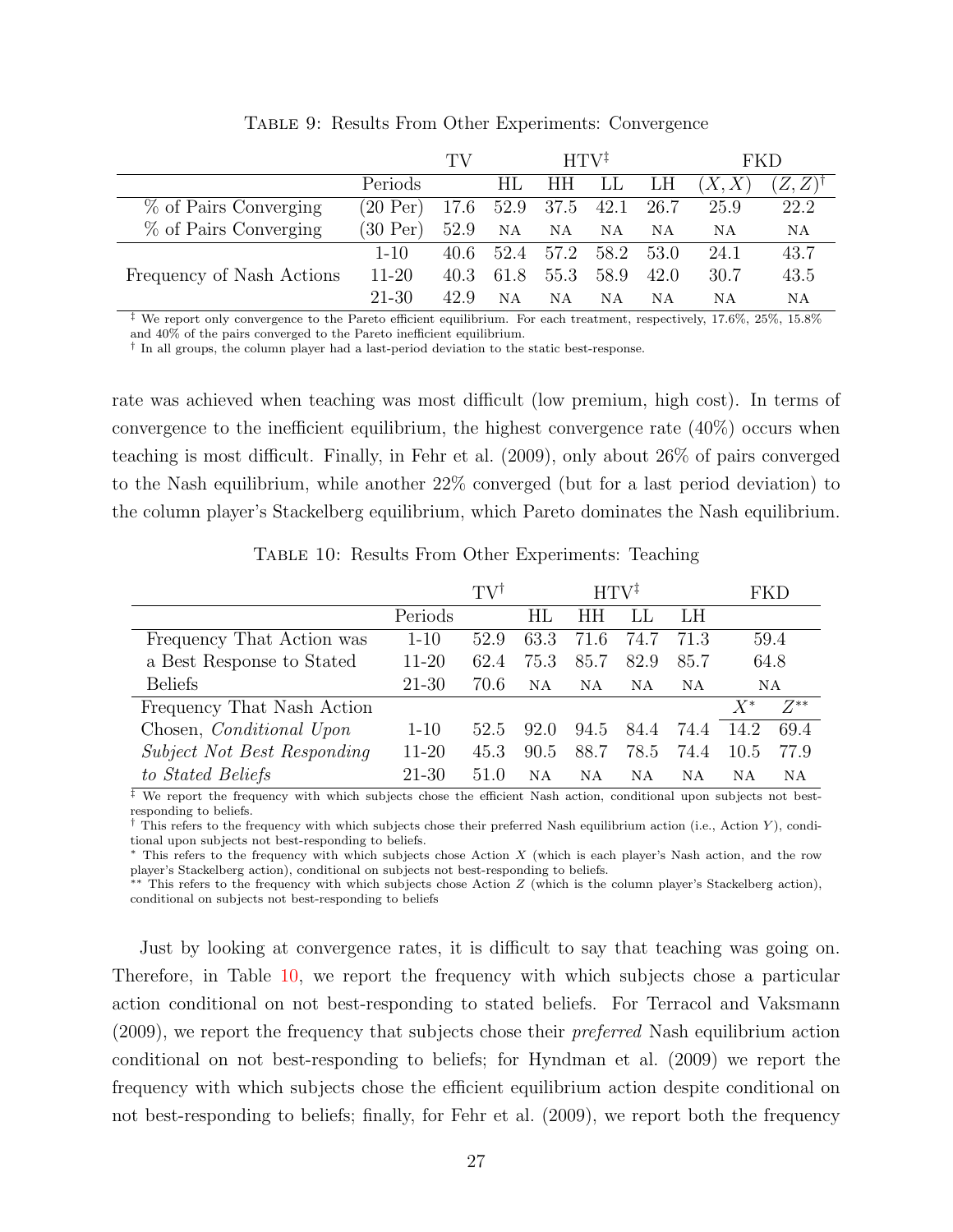that subjects chose  $X$  (the Nash action) or  $Z$  (column's Stackelberg action), conditional on not best-responding to beliefs. The results here indicate that subjects are willing to take statically suboptimal actions in order to influence the ultimate outcome of the game. The results also shed light on the question of what subjects try to teach, which we now turn to.

## 4.3 What do Teachers Try to Teach?

Since our games had a unique pure-strategy Nash equilibrium on the Pareto frontier, the fact that our subjects engaged in teaching offers us little insight into what they were attempting to teach: what else would one teach but Nash? Hence, there was no way for a teacher to benefit from trying to teach her opponent to play in a non-equilibrium manner (e.g., be a Stackelberg leader) or to alternate between cells in a way to increase her payoff. Such was not the case in the experiments performed in the three outside studies we discussed. Here, because the payoffs were either not on the Pareto frontier or because of the existence of multiple equilibria, there were more opportunities to teach, more varied things to teach, and therefore more opportunities for us to gain insights into the motives of teachers.

One might hypothesize that there are two motivations for teaching. In one, the teacher is a payoff maximizer who uses teaching to convince her opponent that she is committed to choosing an action which either yields her preferred equilibrium outcome (if many equilibria exist) or to establish herself as a Stackelberg leader hoping to influence the beliefs of her opponent and show that she is committed to playing Stackelberg equilibrium. Under this motive the point of teaching is to alter beliefs in a self-serving manner or to build a reputation.

An alternative might be to lead one's opponent to an outcome that is preferred on ethical grounds, such as fairness or efficiency. Here teaching attempts to make one's opponent aware of the existence of this "preferred" outcome and show a willingness choose it.

The data generated by the three external experiments tend to support the former hypothesis that teaching is self-serving and aimed at influencing the expectations of one's opponent. For example, in the [Terracol and Vaksmann](#page-35-2) [\(2009\)](#page-35-2) experiments, one might imagine that the equilibrium  $(X, X)$  is attractive on two grounds: it maximizes the sum of equilibrium payoffs and each player gets his/her middle equilibrium payoff, making it fair in some sense. However, it was never the case that players converged to this equilibrium: Four times convergence was to column's Stackelberg outcome and 5 times it was to row's Stackelberg outcome. That is, people appear to teach the equilibrium which is most attractive to themselves, rather using teaching to lead to the compromise payoff  $(X, X)$ .

In the [Fehr et al.](#page-34-5) [\(2009\)](#page-34-5) experiments the strategic dilemma for the players is the fact that while there is a unique Nash equilibrium  $(X, X)$  in pure strategies, the outcome  $(Z, Z)$  Pareto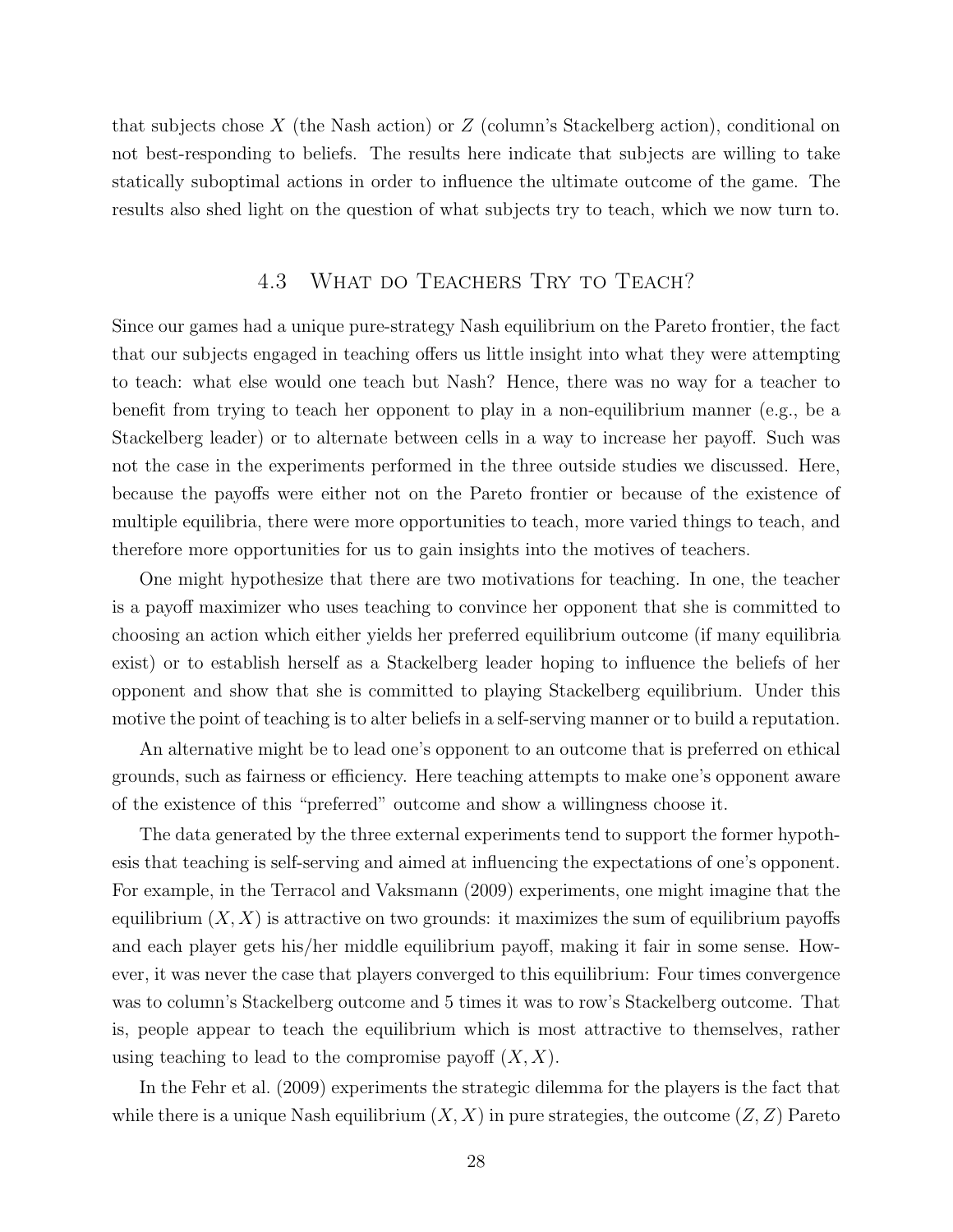dominates it. Therefore, a logical teaching strategy might be to try to teach one's opponent to play Z in exchange for her reciprocation (this would be consistent with the second view of teaching). Beyond the fact that  $(Z, Z)$  Pareto dominates the Nash equilibrium, action Z is also the column player's Stackelberg action, meaning that the column player has an additional incentive to choose  $Z$ , even if it is not a best response. In Table [10,](#page-26-1) we reported that Z was chosen 69.4% of the time, conditional on subjects not best-responding, over the first 10 periods. If we break this up across player roles, we see that row players chose  $Z$  49% of the time, while column players chose Z 85.4% of the time. One can, perhaps, attribute the difference between row and column players as arising from the column player's additional, self-interested, motivation to teach  $Z$ , above-and-beyond any shared concerns for efficiency.

In terms of game outcomes, we see that 7 of 27 pairs converged to the Nash equilibrium, while 6 of 27 pairs essentially converged to the Stackelberg equilibrium, though in all cases, the column player had a last period deviation to the static best-response,  $Y$ . However, in terms of teaching, Table [10](#page-26-1) indicates that subjects spend most of their efforts trying to lead the way to the column player's Stackelberg equilibrium.[25](#page-28-0) Moreover, given the fact that the column players always deviated in the last period to static best-response, it seems that this teaching was, potentially, more of the opportunistic variety.

Finally, in the [Hyndman et al.](#page-34-4) [\(2009\)](#page-34-4) experiment, we have a clear case where what to teach should be obvious – subjects should teach each other to play the equilibrium which Pareto dominates the other. This is exactly what they do, though they respond to incentives, with teaching being most prevalent when the teaching premium is high and the teaching cost is low and being least prevalent under opposite conditions.

The punch line, therefore, seems to be that subjects teach to alter the beliefs of their opponents in an effort to increase their payoff. When, as in our original  $3 \times 3$  games, the unique Nash equilibrium is also Pareto optimal, they teach Nash. When Stackelberg-like equilibria exist, those are taught to the exclusion of more equitable Nash outcomes while if there is a joint Pareto best equilibrium, it is what is selected.

## 4.4 THE RM & OP TREATMENTS

The results presented in Section [3](#page-7-0) showed the importance of teaching in facilitating convergence to Nash equilibrium in the two games we have considered when teaching is relatively easy. We also believe that the analysis so far in Section [4](#page-24-0) demonstrates that teaching plays

<span id="page-28-0"></span> $^{25}$ To be sure, there is some bias in these numbers. Stackelberg teaching in the [Fehr et al.](#page-34-5) [\(2009\)](#page-34-5) game, if successful, will always be suboptimal in the static sense for the column player. In contrast, in our games, since convergence is to a Nash equilibrium, the teacher's actions will eventually be a best response to stated beliefs post-convergence.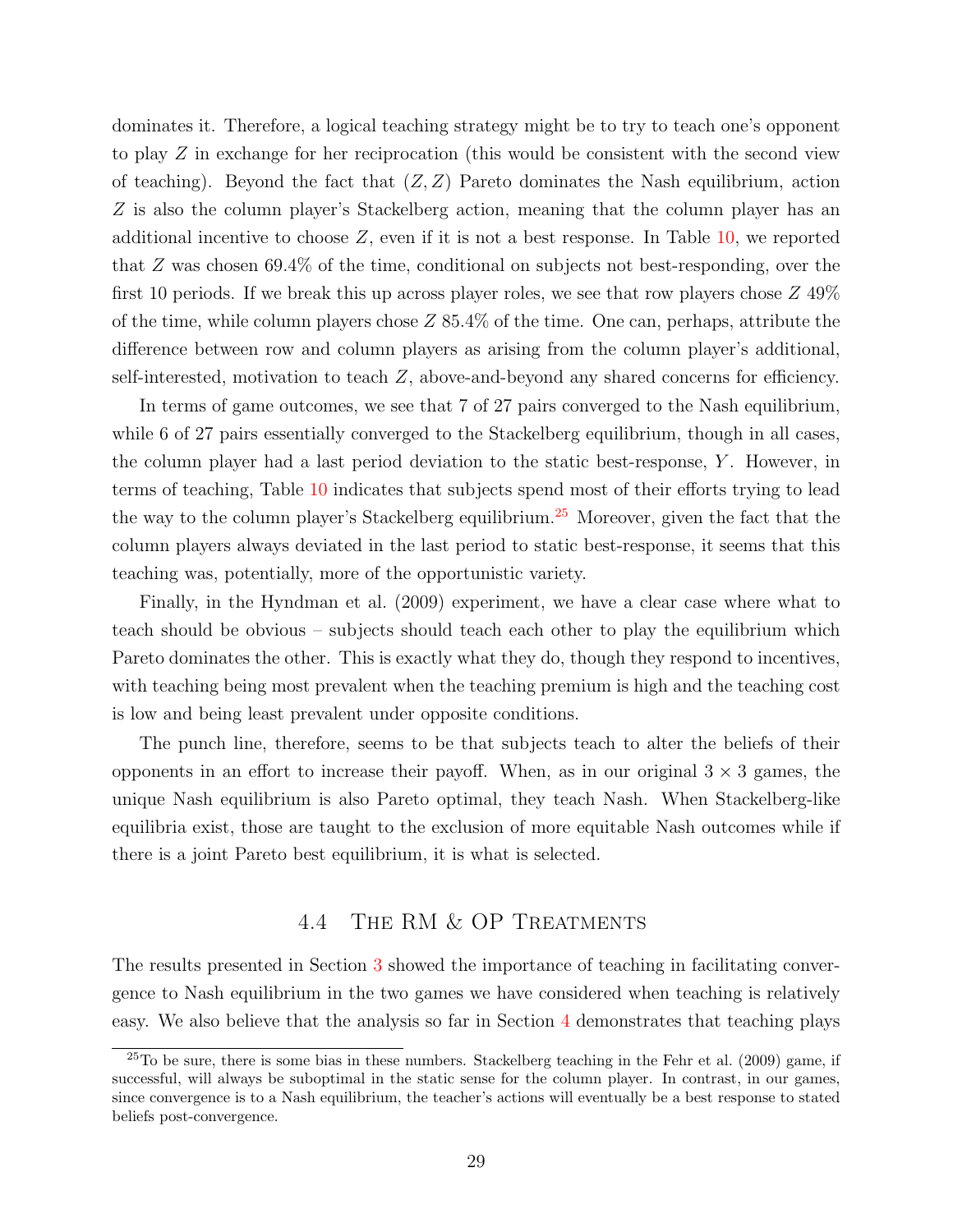an important role in games with other properties, such as multiple equilibria (either Pareto rankable or not) or a game with a unique, Pareto inefficient equilibrium. In this section we study behavior in other environments in which teaching should be more difficult. If teaching plays a role in facilitating convergence, then if we make teaching difficult, we should see less of it. To do this we turn to the RM and OP treatments.

For both the RM and OP treatments, we expect teaching to be difficult. In the RM treatment, subjects were randomly rematched each period, dramatically reducing the incentives to teach, and certainly making teaching more difficult.<sup>[26](#page-29-0)</sup> In contrast, in the OP treatment subjects did not know their opponent's payoffs so that they were unable to calculate the Nash equilibrium. Clearly, this makes teaching virtually impossible since a subject does not necessarily know what to teach or even how to interpret his opponent's response. Note that standard backward looking models would not predict that convergence rates differ in these treatments from those seen in our AP Treatment.

The evidence presented in Table [11](#page-30-0) is consistent with our hypothesis that teaching facilitates convergence to a unique Nash equilibrium. As can be seen, after 20 periods the frequency of Nash actions is lower for both the RM and OP treatments and in both the DSG and nDSG games. In all cases, a proportions test shows the difference is highly statistically significant (in all cases  $p \ll 0.01$ ). Next, if we look at the frequency that subjects chose a best response to their stated beliefs, we see that in periods  $1 - 10$ , there are no substantial differences; in fact, in all but one case, subjects in our RM and OP treatments actually best responded slightly more often than in the AP treatment. However, over periods  $11 - 20$ , the best response rate increased much more in the AP treatments, likely owing to the greater convergence to equilibrium. Finally, if we look at the frequency of times that subjects chose the Nash action conditional on not best-responding to beliefs, we see that, in all cases (and particularly for the nDSG game) it is lower in the RM and OP treatments than in the AP treatment. This also suggests that subjects are not attempting to teach their opponent to play the Nash equilibrium.

Recall that we ran our OP and RM treatments for an additional 40 periods to see if we observe delayed convergence. Table [11](#page-30-0) also has these results. In the OP treatment, there was more frequent Nash play after 60 periods but the frequencies were still below those of the corresponding 20-period frequencies from the AP treatment. In the RM treatment, for the non-dominance solvable game, increasing the length of play had no effect on convergence, while for the dominance solvable game, in the final 10 periods of play, the Nash action was chosen 93% of the time.

<span id="page-29-0"></span><sup>26</sup>See, however, [Ellison](#page-34-2) [\(1997\)](#page-34-2) who shows that a single rational player interacting in a population of myopic players may be able to move the population to a Nash equilibrium if she is patient enough.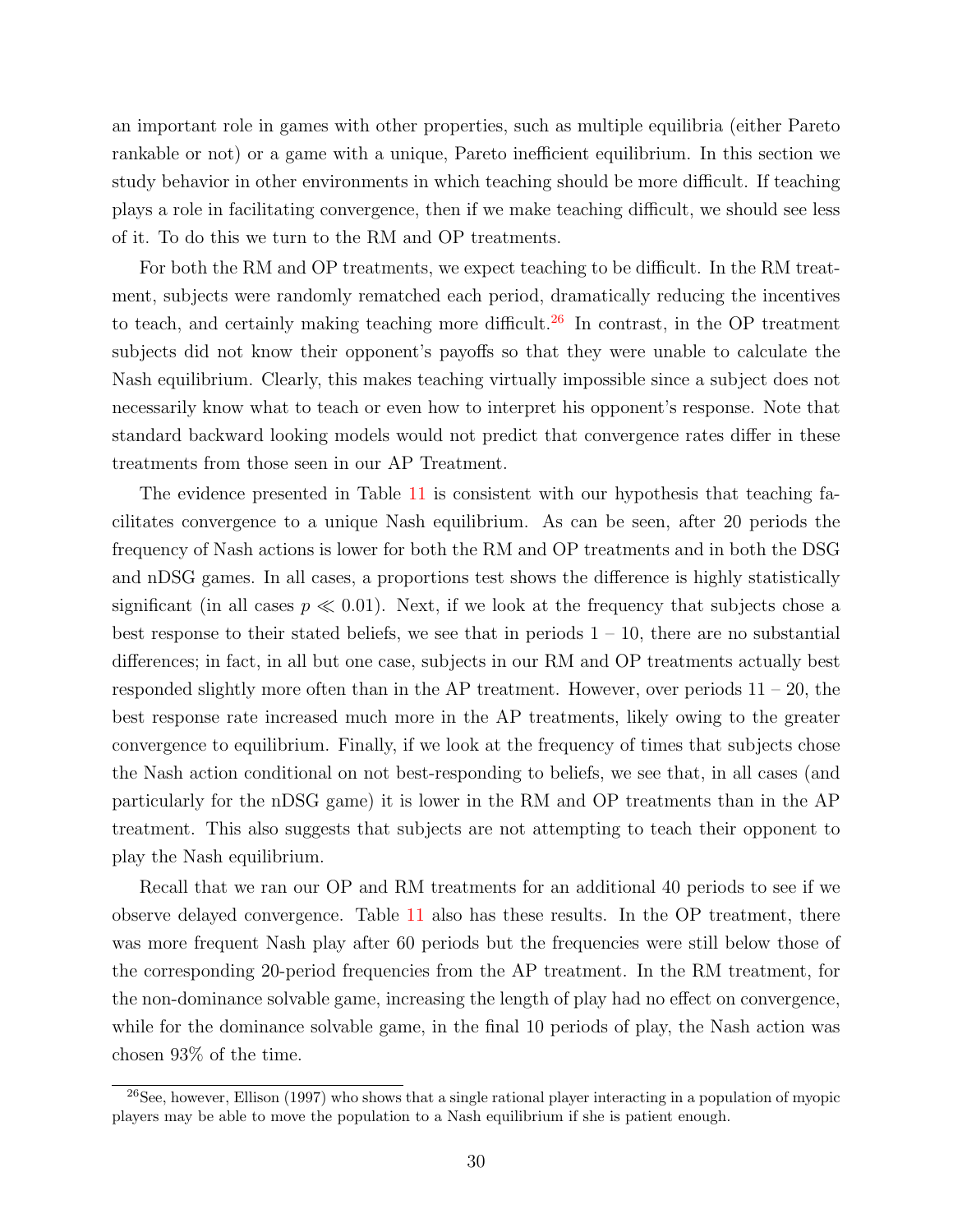<span id="page-30-0"></span>

|                                            |           | AP         |             | ΟP         |      |            | RM   |
|--------------------------------------------|-----------|------------|-------------|------------|------|------------|------|
|                                            | Periods   | <b>DSG</b> | nDSG        | <b>DSG</b> | nDSG | <b>DSG</b> | nDSG |
|                                            | $1 - 10$  | 56.7       | 45.8        | 29.2       | 18.6 | 28.5       | 14.5 |
|                                            | 11-20     | 64.5       | 55.3        | 32.9       | 17.9 | 36.0       | 7.0  |
|                                            | 21-30     | NA         | NA          | 33.7       | 17.6 | 52.0       | 4.5  |
| Frequency of Nash Actions                  | $31 - 40$ | NA         | $_{\rm NA}$ | 37.6       | 22.6 | 72.5       | 7.0  |
|                                            | $41 - 50$ | <b>NA</b>  | NA.         | 46.6       | 23.5 | 89.5       | 3.5  |
|                                            | 51-60     | ΝA         | ΝA          | 48.7       | 24.4 | 93.0       | 6.0  |
|                                            | $1 - 10$  | 59.5       | 59.8        | 56.9       | 63.2 | 69.0       | 61.0 |
|                                            | 11-20     | 70.3       | 76.1        | 62.1       | 68.1 | 57.5       | 64.5 |
| Frequency That Action<br>Chosen was a Best | 21-30     | NA.        | NA.         | 62.1       | 65.9 | 68.5       | 65.5 |
|                                            | $31 - 40$ | <b>NA</b>  | NA          | 60.3       | 73.8 | 74.5       | 61.0 |
| Response to Stated Beliefs                 | $41 - 50$ | <b>NA</b>  | NA.         | 62.4       | 76.2 | 81.0       | 61.5 |
|                                            | 51-60     | NA         | ΝA          | 65.3       | 75.6 | 84.0       | 57.5 |
|                                            | $1 - 10$  | 61.8       | 46.3        | 50.3       | 37.4 | 67.7       | 33.3 |
| Frequency That Nash                        | 11-20     | 54.2       | 41.1        | 42.9       | 31.7 | 56.5       | 18.3 |
| Action Chosen, <i>Conditional</i>          | 21-30     | NA         | NA          | 41.7       | 29.3 | 69.8       | 13.0 |
| Upon Subject Not Best                      | $31 - 40$ | <b>NA</b>  | ΝA          | 36.4       | 28.1 | 58.8       | 17.9 |
| Responding to Stated                       | $41 - 50$ | NA         | NA.         | 46.2       | 24.7 | 57.9       | 7.8  |
| <i>Beliefs</i>                             | 51-60     | NA.        | ΝA          | 39.4       | 19.3 | 59.4       | 14.1 |

Table 11: Behavior in Other Treatments: Convergence & Teaching

Thus when teaching is more difficult, as is the case with the RM and OP treatments, convergence rates go down. However, it appears to be true that, given enough time, in some environments convergence rates may rise even when teaching is difficult. This is particularly true of the dominance solvable game in the RM treatment.

Although some teaching may be present, as evidenced by the high frequency of Nash action choices that were not best responses to stated beliefs, we believe that the high convergence rate is due to subjects learning how to iteratively delete dominated strategies. To illustrate the iterative dominance principle at work, consider Figure [9,](#page-31-0) which shows the frequency of actions taken by row and column players each period in the DSG game. For this game the first strategy to be deleted is  $A_2$  for the row player, and as can be seen, row players virtually never play that strategy over the course of the experiment. The next strategy to be eliminated is  $A_3$  for column. As we see, by period 13 the mean use of strategy  $A_3$  for column drops below all the other strategies and stays there throughout the rest of the game. Clearly it is the second strategy eliminated. This leads to the Row Player's strategy  $A_1$  being eliminated by period 40 etc. A similar pattern can be seen for the beliefs of the subjects.<sup>[27](#page-30-1)</sup>

While convergence was achieved via iterated deletion of dominated actions in the DSG

<span id="page-30-1"></span><sup>&</sup>lt;sup>27</sup>The corresponding figure showing the iterative process for beliefs is available upon request.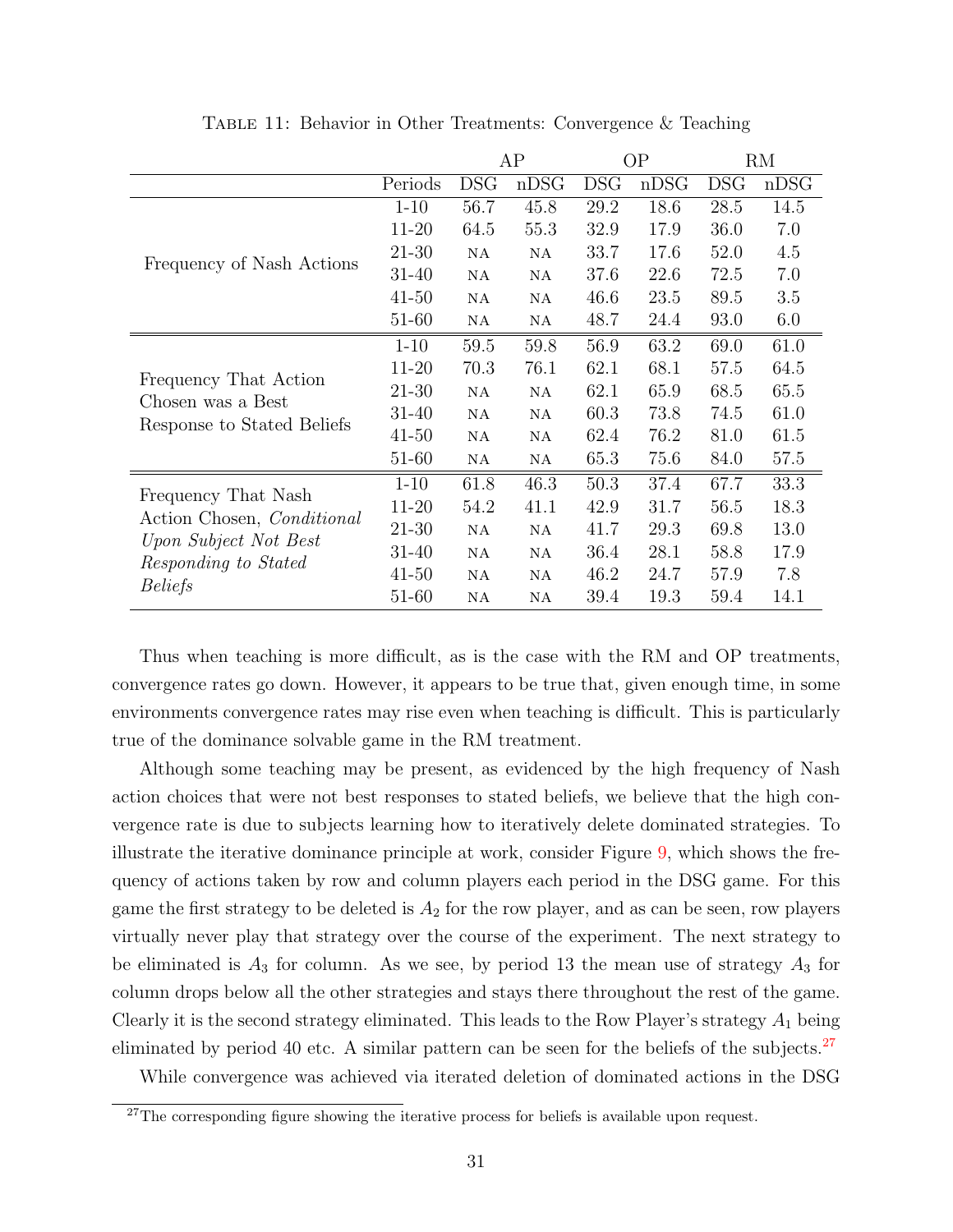<span id="page-31-0"></span>

Figure 9: Frequency of Action Choices (Random Matching: DSG)

game, no such possibility was present in the nDSG game. As Table [11](#page-30-0) shows, subjects almost never chose the Nash action. Moreover, there is no evidence that teaching was taking place: over periods  $1 - 10$ , the frequency of Nash actions that were not also best responses to stated beliefs was only 33.3%, which would be consistent with random choice. In all other 10 period ranges, the corresponding frequency was never more than 20%. Clearly, there is very little evidence of Nash play or attempted Nash teaching. The question remains as to what explains subjects' behavior. If we estimate the  $\gamma/\lambda$  model described in Section [3.4,](#page-19-1) we obtain  $\lambda = 0.09$  and  $\gamma = 0.84$ , and we easily reject that  $\lambda = 0$  ( $p \ll 0.01$ ). Moreover, the average frequency of play corresponds very closely to a quantal response equilibrium (with  $\lambda \approx 0.8$ ). Therefore, it seems that a model of stochastic best response to stated beliefs, where beliefs update according to the past history of observed actions is the leading explanation of behavior in this treatment.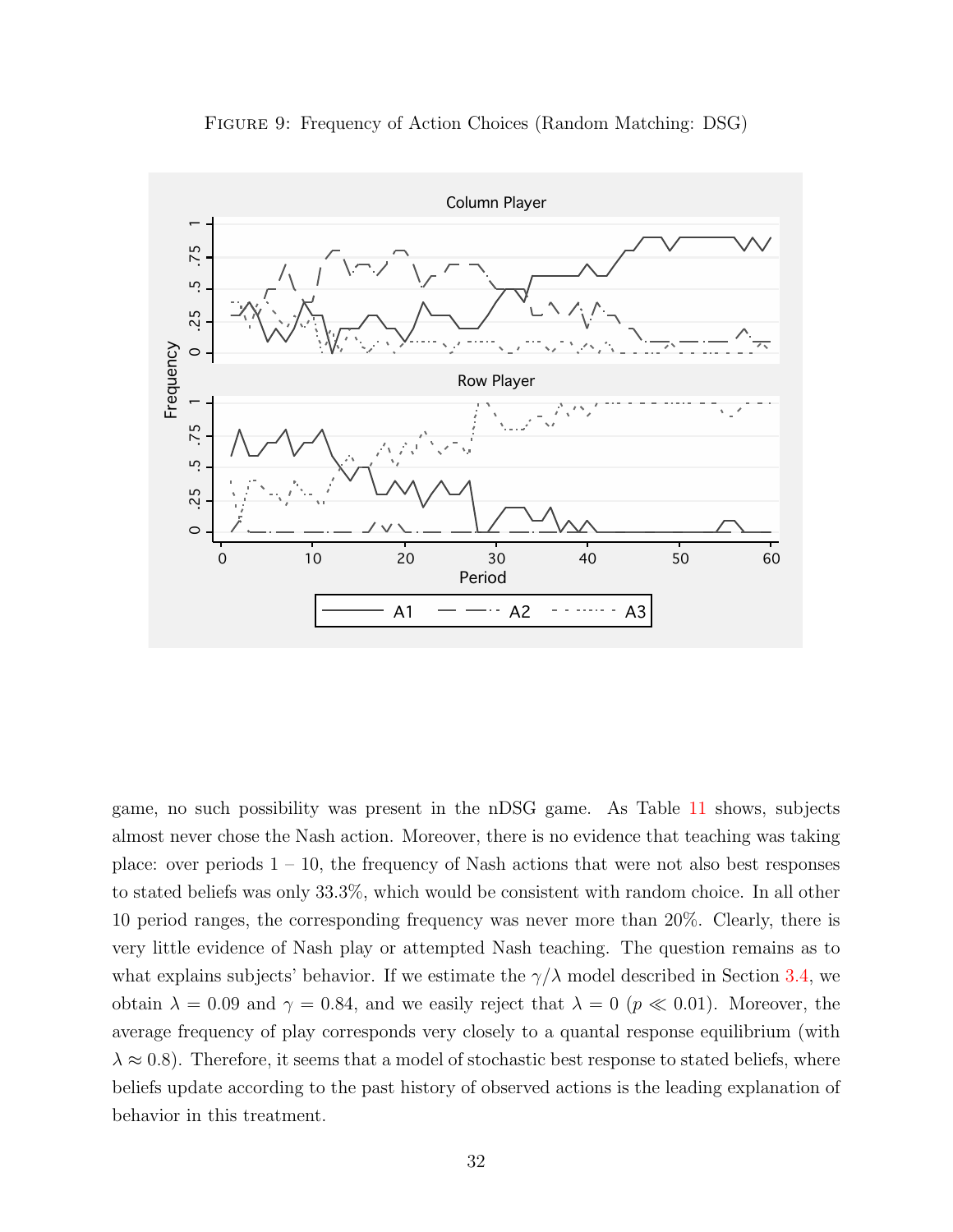# 5 Conclusions

<span id="page-32-0"></span>This paper has attempted an investigation of the process through which people playing games converge to an equilibrium  $-$  a state where their beliefs about the actions of their opponents are confirmed. The results of our experiments support our hypothesis that, in the class of games that we study, teaching plays an important role in the process of convergence to Nash equilibrium. More precisely, in the two person,  $3 \times 3$  games we used, those pairs that successfully converged did so through a process quite different from the backward looking process described in much of the learning literature. Rather, convergence seems to be an action led process where one player, the teacher, takes it upon herself to lead the way to the Nash equilibrium by repeatedly choosing her Nash action despite the fact that it is not a best response to her beliefs. Successful convergence matches such a teacher with a fast learner, i.e., someone who places sufficient weight on recent history. Non-convergence appears, predominantly, to be the result of beliefs updating too sluggishly, rather than an inability of subjects to best respond.

While our experiments focuses on games with a single pure strategy Nash equilibrium with payoffs on the Pareto frontier, we also examined data from other experiments, whose games had different properties than our own. These results are also consistent with the hypothesis that teaching has an important role in the process of convergence. However, these games also demonstrate that *what* subjects attempt to teach depend on the properties of the game being played. When the game has multiple, Pareto rankable equilibria, teaching is exclusively towards the efficient Nash equilibrium, though the extent of teaching depends on the strength of the incentives to do so. When games have multiple, Pareto incomparable equilibria, players try to teach their most preferred equilibrium. Finally, when the game has an equilibrium which is Pareto dominated by another strategy profile, a non-negligible subset of players try to teach their opponent to play Pareto dominating strategy profile, while others are content to teach their way to the Nash equilibrium, even though it is inefficient. These last two games suggest that one cannot ignore Stackelberg equilibria when studying the process of convergence and teaching.

We also examined the robustness of our results with a series of other experiments. In particular, if teaching plays an important role in the process of convergence, then if teaching is made more difficult, we should see less, and possibly delayed, convergence. In one treatment we increased the strategy space, in another we only showed players their own payoffs (OP treatment) and, lastly, we had a treatment with random matching (RM treatment). What we found is that as teaching becomes more difficult convergence becomes rarer. This is interesting because, according to a large segment of the learning literature, these treatments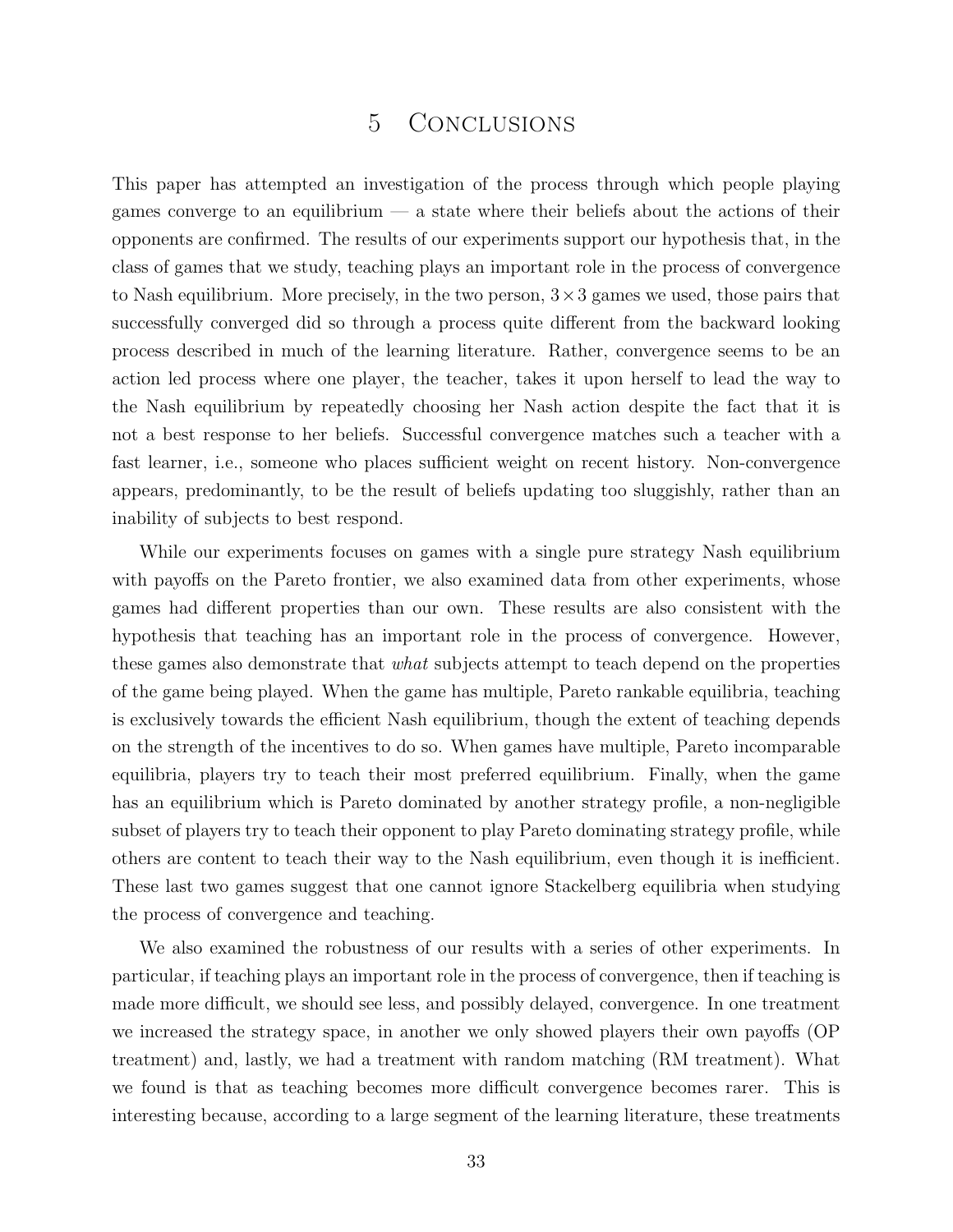are expected to have either no impact (in the OP treatment) on the convergence rates of many backward looking processes or actually enhance it (in the RM treatment). Our results are strongest for the non-dominance solvable game, where convergence rates after 60 periods were still well below the 20-period convergence rate of our baseline. Interestingly, in the dominance solvable game for the RM treatment subjects were able to converge after 60 periods, though the procedure they used appeared to follow an iterative deletion of dominated actions process rather than a teaching process, which may explain why it took so long for convergence to occur.

There is still a lot of work to be done. If what we have uncovered here is replicated, investigators may want to span a wider set of games and environments to see if teaching is relevant in all, some or none of them. For example, in multi-person games the ability of a player to teach is diluted by the actions of others. Still environments with different feedback or communication rules may foster teaching and hence convergence.

# **REFERENCES**

- <span id="page-33-0"></span>Camerer, Colin F., and Teck-Hua Ho (1999) 'Experienced-weighted attraction learning in normal form games.' *Econometrica* 67(4), 827–874
- <span id="page-33-2"></span>Camerer, Colin F., Teck-Hua Ho, and Juin-Kuan Chong (2002) 'Sophisticated experienceweighted attraction learning and strategic teaching in repeated games.' Journal of Economic Theory 104(1), 137–188
- <span id="page-33-7"></span>Cheung, Yin-Wong, and Daniel Friedman (1997) 'Individual learning in normal form games: Some laboratory results.' Games and Economic Behavior 19(1), 46–76
- <span id="page-33-1"></span>Cho, In-Koo, Noah Williams, and Thomas J. Sargent (2002) 'Escaping nash inflation.' Review of Economic Studies 69(1), 1–40
- <span id="page-33-3"></span>Conlisk, John (1993a) 'Adaptation in games : Two solutions to the crawford puzzle.' Journal of Economic Behavior & Organization 22(1), 25–50
- <span id="page-33-4"></span> $(1993b)$  'Adaptive tactics in games : Further solutions to the crawford puzzle.' *Journal of* Economic Behavior & Organization 22(1), 51–68
- <span id="page-33-6"></span>Costa-Gomes, Miguel A., and Georg Weizsäcker (2008) 'Stated beliefs and play in normal form games.' Review of Economic Studies 75, 729–762
- <span id="page-33-5"></span>Costa-Gomes, Miguel A., Vincent P. Crawford, and Bruno Broseta (2001) 'Cognition and behavior in normal-form games: An experimental study.' Econometrica 69(5), 1193–1235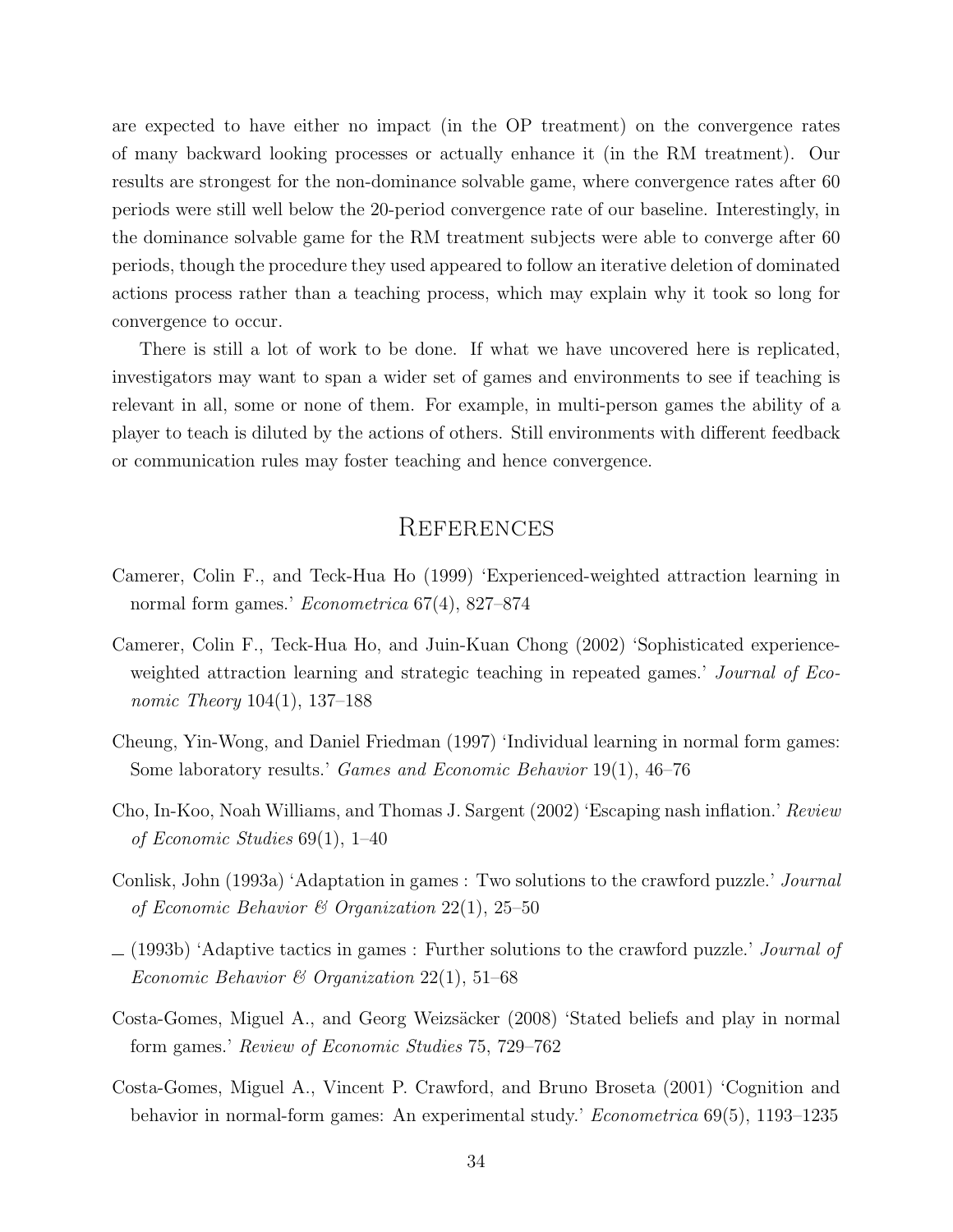- <span id="page-34-3"></span>Crawford, Vincent P. (2002) 'Introduction to experimental game theory.' Journal of Eco*nomic Theory* 104(1), 1–15
- <span id="page-34-9"></span>Dufwenberg, Martin, and Uri Gneezy (2000) 'Measuring beliefs in an experimental lost wallet game.' Games and Economic Behavior 30(2), 163–182
- <span id="page-34-2"></span>Ellison, Glenn (1997) 'Learning from personal experience: One rational guy and the justification of myopia.' Games and Economic Behavior 19, 180–210
- <span id="page-34-5"></span>Fehr, Dietmar, Dorothea Kübler, and David Danz (2009) 'Information and beliefs in a repeated normal-form game.' SFB 649 Discussion Paper 2008-026, Technische Universität Berlin
- <span id="page-34-6"></span>Fischbacher, Urs (2007) 'z-tree: Zurich toolbox for ready-made economic experiments.' Experimental Economics 10(2), 171–178
- <span id="page-34-0"></span>Fudenberg, Drew, and David K. Levine (1998) The Theory of Learning in Games (The MIT Press)
- <span id="page-34-7"></span>Haruvy, Ernan (2002) 'Identification and testing of modes in beliefs.' Journal of Mathematical Psychology 46(1), 88–109
- <span id="page-34-1"></span>Hopkins, Ed (2002) 'Two competing models of how people learn in games.' Econometrica 70(6), 2141–2166
- <span id="page-34-8"></span>Huck, Steffen, and Georg Weizsäcker (2002) 'Do players correctly estimate what others do? evidence of conservatism in beliefs.' Journal of Economic Behavior  $\mathcal C$  Organization 47(1), 71–85
- <span id="page-34-4"></span>Hyndman, Kyle, Antoine Terracol, and Jonathan Vaksmann (2009) 'Learning and sophistication in coordination games.' Experimental Economics 12(4), 450–472
- <span id="page-34-12"></span>Mookherjee, Dilip, and Barry Sopher (1994) 'Learning behavior in an experimental matching pennies game.' Games and Economic Behavior 7(1), 62–91
- <span id="page-34-11"></span>Partow, Zeinab, and Andrew Schotter (1993) 'Does game theory predict well for the wrong reasons: An experimental investigation.' Working Paper 93-46, C.V. Starr Center for Applied Economics, New York University
- <span id="page-34-10"></span>Rutström, E. Elisabet, and Nathaniel T. Wilcox (2009) 'Stated beliefs versus inferred beliefs: A methodological inquiry and experimental test.' Games and Economic Behavior 67, 616– 632